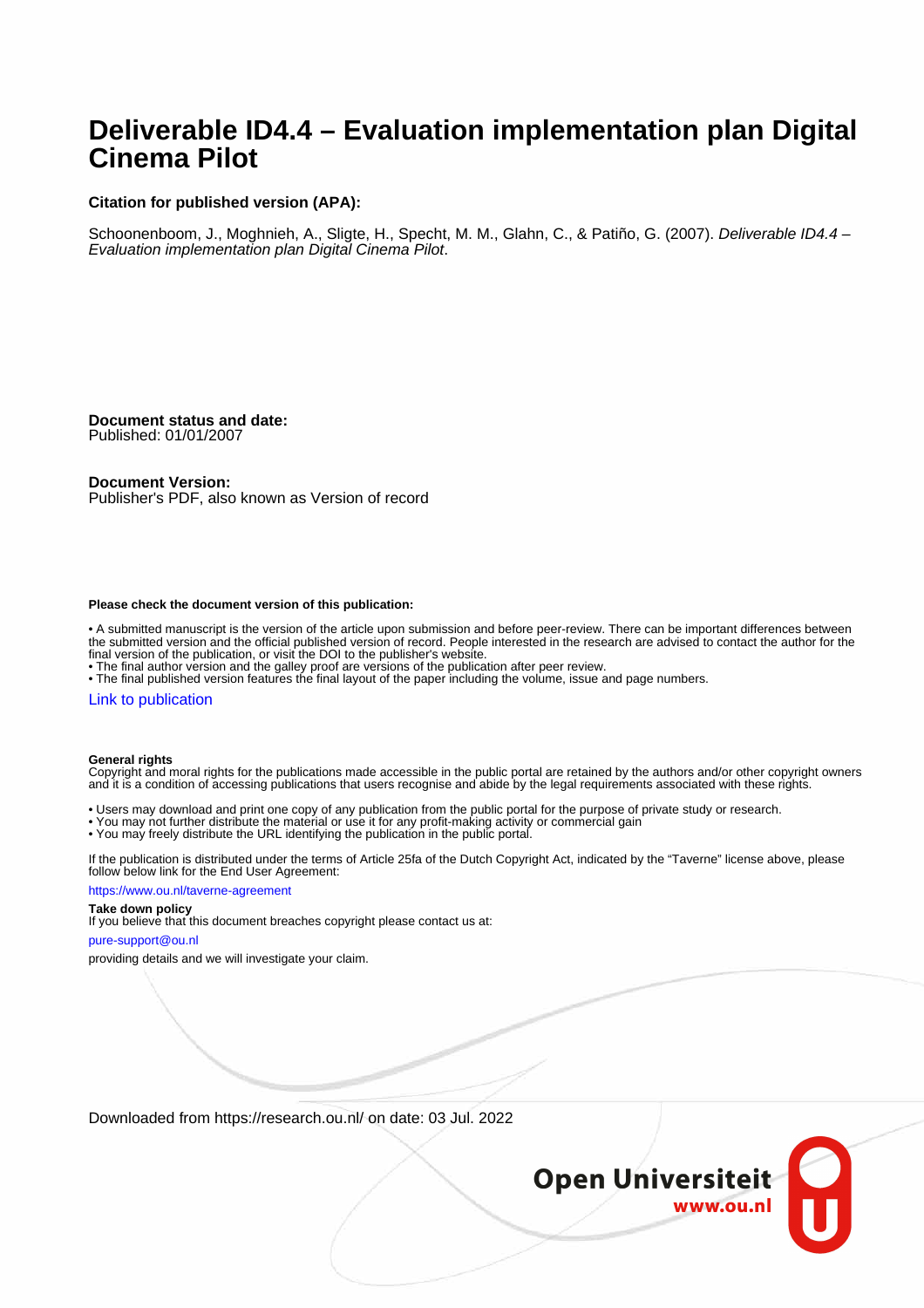

Building the European Network For Lifelong Competence Development

TENCompetence IST-2005-027087

### **Project Deliverable Report**

### **Deliverable nr ID4.4 – Evaluation implementation plan Digital Cinema Pilot**

| Workpackage                             | WP4                                                                                                                                                                                                                                                                                                           |                       |                           |                                |  |  |
|-----------------------------------------|---------------------------------------------------------------------------------------------------------------------------------------------------------------------------------------------------------------------------------------------------------------------------------------------------------------|-----------------------|---------------------------|--------------------------------|--|--|
| Task                                    | Task 3                                                                                                                                                                                                                                                                                                        |                       |                           |                                |  |  |
| Date of delivery                        | <b>Contractual: 01-30-2007</b>                                                                                                                                                                                                                                                                                |                       | <b>Actual: 05-18-2007</b> |                                |  |  |
| Code name                               |                                                                                                                                                                                                                                                                                                               | <b>Version: final</b> |                           | Draft $\Box$ Final $\boxtimes$ |  |  |
| <b>Type of deliverable</b>              |                                                                                                                                                                                                                                                                                                               | Internal Deliverable  |                           |                                |  |  |
| <b>Security</b><br>(distribution level) |                                                                                                                                                                                                                                                                                                               |                       |                           |                                |  |  |
| <b>Contributors</b>                     |                                                                                                                                                                                                                                                                                                               |                       |                           |                                |  |  |
| <b>Authors (Partner)</b>                | Judith Schoonenboom, Ayman Moghnieh, Henk Sligte, Marcus<br>Specht, Christian Glahn, Guillermo Patiño                                                                                                                                                                                                         |                       |                           |                                |  |  |
| <b>Contact Person</b>                   |                                                                                                                                                                                                                                                                                                               |                       |                           |                                |  |  |
| <b>WP/Task responsible</b>              |                                                                                                                                                                                                                                                                                                               |                       |                           |                                |  |  |
| <b>EC Project Officer</b>               |                                                                                                                                                                                                                                                                                                               |                       |                           |                                |  |  |
| <b>Abstract</b><br>(for dissemination)  | This deliverable contains the implementation plan for the D.C.<br>pilot evaluation. The first part details the general evaluation plan<br>and process while the second part focuses on their<br>implementation in the context of the D.C. pilot. Sample<br>questionnaires are also appended to this document. |                       |                           |                                |  |  |
| <b>Keywords List</b>                    |                                                                                                                                                                                                                                                                                                               |                       |                           |                                |  |  |

TENCompetence Project Coordination at: Open University of the Netherlands Valkenburgerweg 177, 6419 AT Heerlen, The Netherlands Tel: +31 45 5762624 – Fax: +31 45 5762800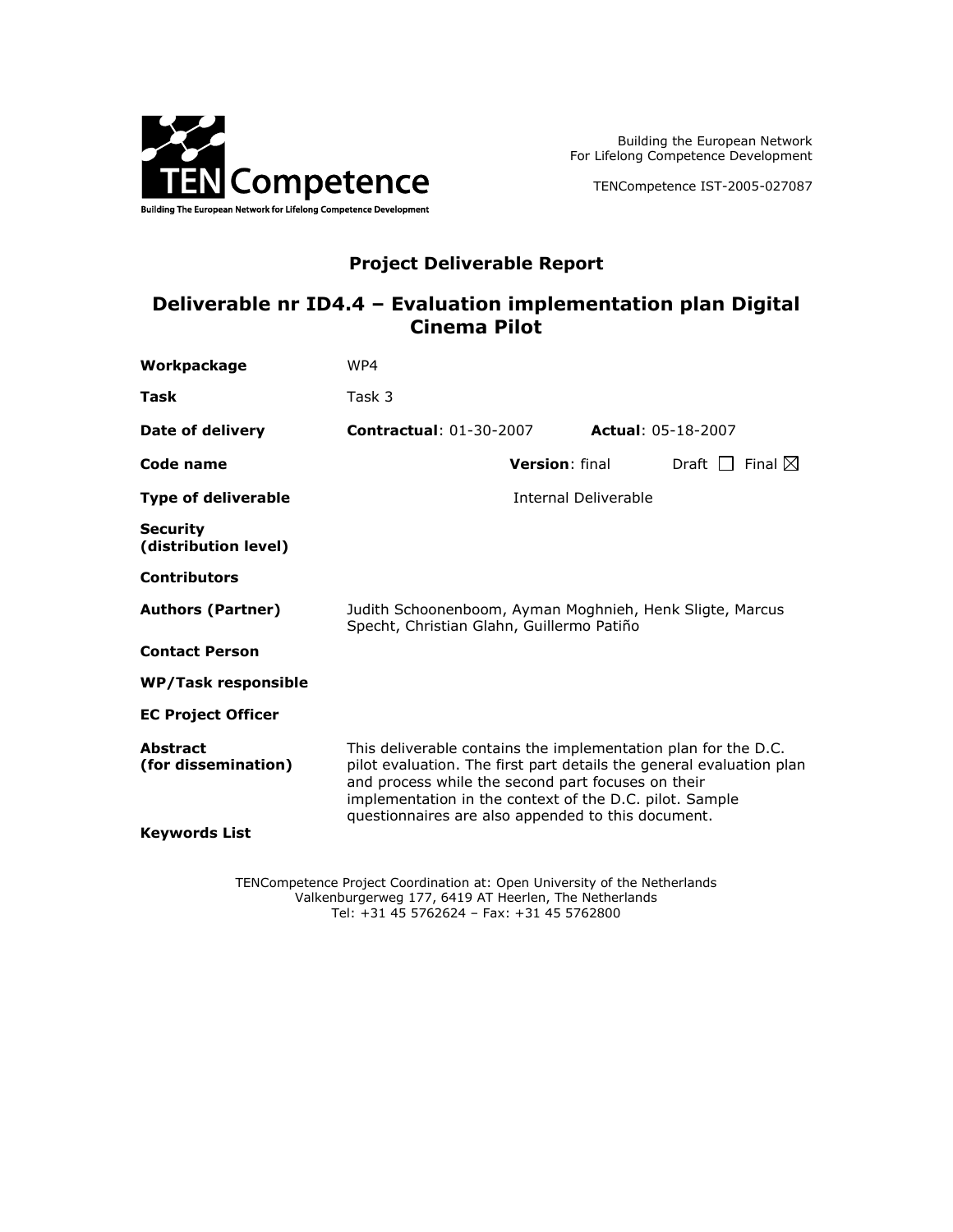

# <span id="page-2-0"></span>**Contents**

| Method for deriving research questions, data collection methods and data analysis     |  |
|---------------------------------------------------------------------------------------|--|
|                                                                                       |  |
|                                                                                       |  |
| PART TWO: EVALUATION PLAN FOR THE DIGITAL CINEMA PILOT 13                             |  |
|                                                                                       |  |
| Competence development activities in the Digital Cinema Pilot  14                     |  |
|                                                                                       |  |
| Elements of the TenCompetence infrastructure in the Digital Cinema Pilot 14           |  |
|                                                                                       |  |
|                                                                                       |  |
| Research sub-questions and data collection methods in the Digital Cinema Pilots  16   |  |
| Overview of learner activities, hypothesized effects of TenCompetence tools, and data |  |
|                                                                                       |  |
| Overview of learner activities, hypothesized effects of TenCompetence tools, and data |  |
|                                                                                       |  |
|                                                                                       |  |
| Questions covered by questionnaires at beginning of Digital Cinema Pilot  24          |  |
|                                                                                       |  |
|                                                                                       |  |
| Questionnaire to the teachers in the Digital Cinema Pilot [draft] 32                  |  |
|                                                                                       |  |
|                                                                                       |  |
|                                                                                       |  |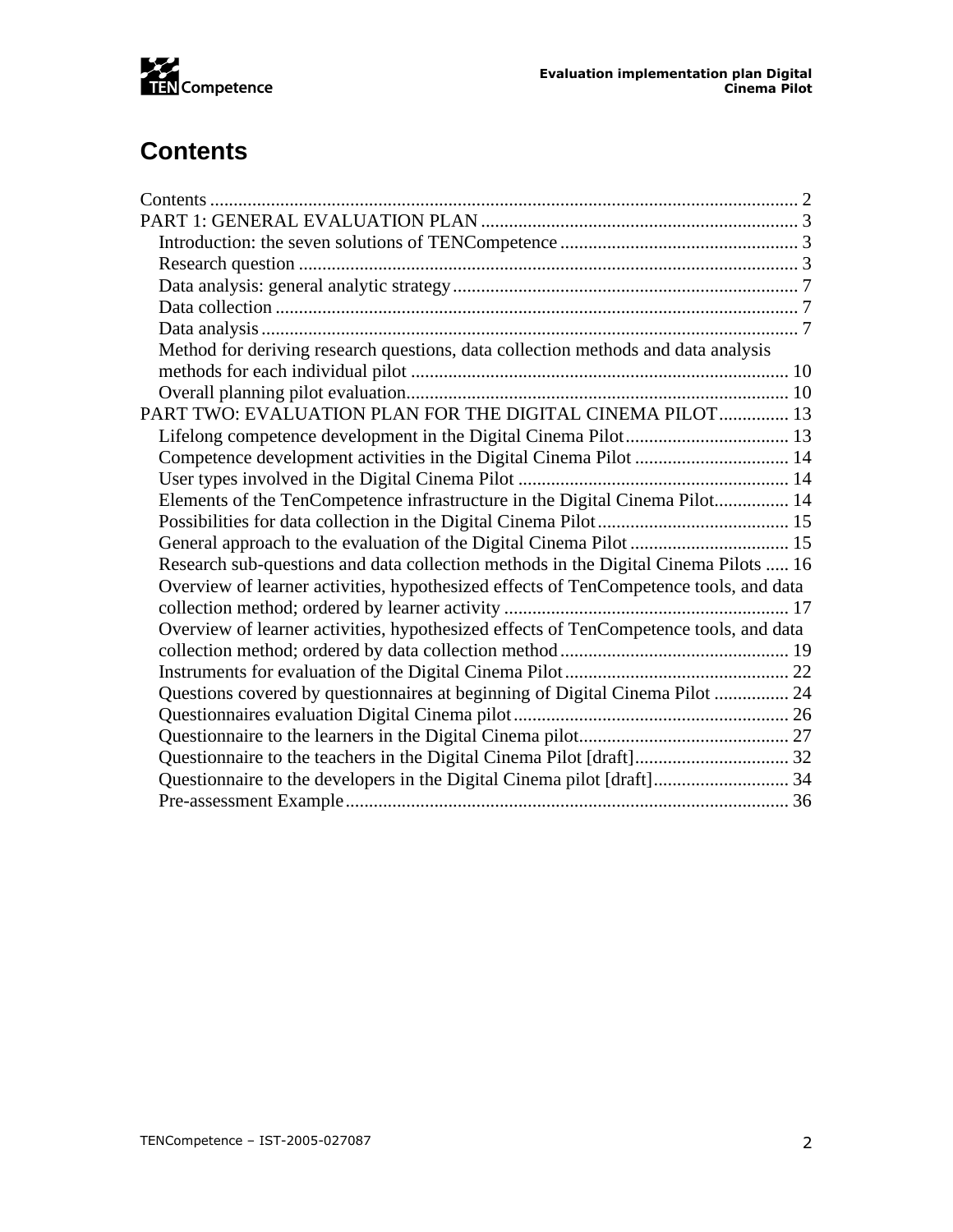

# <span id="page-3-0"></span>**PART 1: GENERAL EVALUATION PLAN**

### <span id="page-3-1"></span>*Introduction: the seven solutions of TENCompetence*

According to the Description of Work, the TENCompetence project aims at addressing seven key problems related to lifelong competence development. The solutions to these problems form the core requirement for the development of the TENCompetence infrastructure. These solutions are:

- 1) New, promising, innovative pedagogical approaches for lifelong competence development, supported by the TENCompetence infrastructure.
- 2) Tools to support individuals, groups and organisations in Europe to find the best solution for their formal or informal learning problem.
- 3) Policies and software agents that support the pro-active sharing of knowledge and learning resources.
- 4) Models and software tools to assess the competences of individuals, groups and organisations in an exchangeable way.
- 5) Software for the effective and efficient support of users who create, store, use and exchange knowledge resources, learning activities, units of learning, competence development programmes and networks for lifelong competence development.
- 6) Software solutions to establish a decentralized, self-organized and empowered management model when using the TENCompetence infrastructure.
- 7) Integration of isolated tools that are available in the field.

The aim of the TENCompetence pilots is to validate the TENCompetence infrastructure in meeting the seven objectives of TENCompetence. This document describes the evaluation plan for the first pilot, the Digital Cinema Pilot.

### <span id="page-3-2"></span>*Research question*

The main research question to be answered is:

How does the TENCompetence infrastructure perform in a variety of circumstances related to lifelong competence development?

Below, the operationalisation of the five elements in the main research question, namely 'how', 'the TENCompetence infrastructure', 'perform', 'a variety of circumstances' and 'related to lifelong competence development', will be discussed.

#### *The TENCompetence infrastructure* and *performance*

Close reading of the seven solutions shows that each of them, except for the last one, refers to activities that users may wish to perform. 'Performance' in the main research question consequently refers to 'performance with respect to the activities that users may wish to perform'. Furthermore, each of the seven solutions refers to specific tools that will be provided by the TENCompetence project. Thus, 'the TENCompetence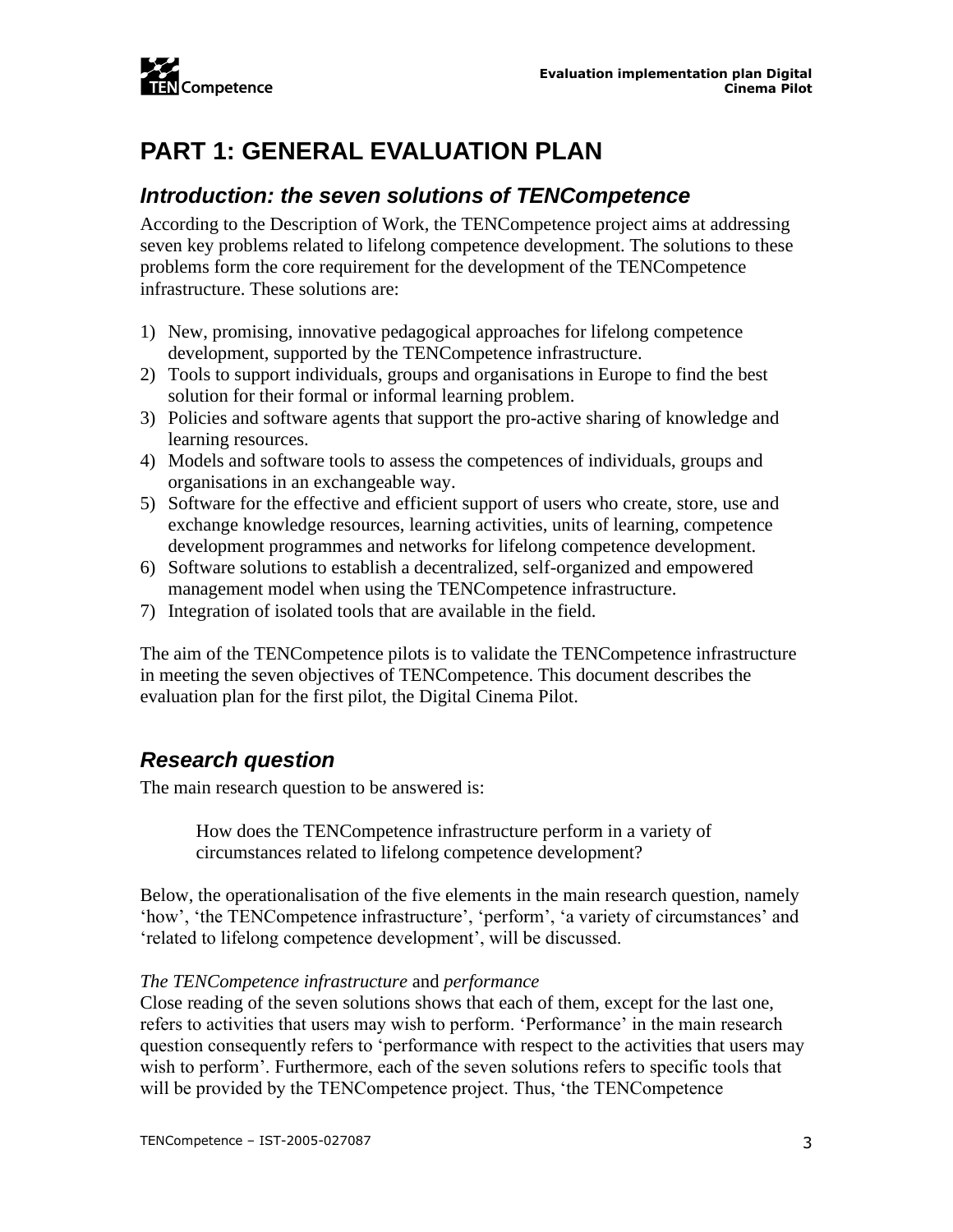

infrastructure' may be understood as 'the TENCompetence tools mentioned in the seven solutions'.

Thus, we may rephrase the main research question as:

How do the TENCompetence tools mentioned in the seven solutions support the activities that users may wish to perform, as mentioned in the seven solutions?

This lead to the following research question matrix of tools (= the TENCompetence tools mentioned in the seven solutions) and activities (=activities that users may wish to perform, as mentioned in the seven solutions):

| <b>Tools</b>                         | <b>Activity</b>                                                                     |
|--------------------------------------|-------------------------------------------------------------------------------------|
| Pedagogical models                   | Realizing competence development [=most basic theme]                                |
| <b>TENC</b> infrastructure           |                                                                                     |
| Software tools                       | Creation, storage, use, exchange, pro-active sharing of resources of various kinds* |
| Policies                             |                                                                                     |
| Software agents                      |                                                                                     |
| Models                               | Creating and performing exchangeable assessment                                     |
| Software tools                       |                                                                                     |
| Tools                                | Finding solutions to learning problems                                              |
| Software solutions                   | Establishing decentralized, self-organized and empowered competence management      |
| *Recourses of various kinds include: |                                                                                     |

\*Resources of various kinds include:

- Knowledge resources
- Learning resources
- Learning activities
- Units of learning
- Competence development programs
- Networks for lifelong competence development

A further subdivision can be made with respect to the user, as the target group of users might be different with each activity. The following matrix is based partly on target groups of users mentioned explicitly in the TENCompetence solutions, partly on an analysis of what the most likely target groups are.

|                                     | Indivi-      | Group        | Organi-      | Providers | Certi-  | Teach- | Assess-    | Tech-   |
|-------------------------------------|--------------|--------------|--------------|-----------|---------|--------|------------|---------|
|                                     | dual         | οf           | sation of    | of        | fying   | ers    | <b>ors</b> | nicians |
|                                     | learner l    | learners     | learner      | resources | organi- |        |            |         |
|                                     |              |              |              |           | sation  |        |            |         |
| Realizing competence<br>development | $\mathbf{x}$ | (x)          | (x)          |           |         | (x)    |            | (x)     |
| Creation, storage, use,             | X            | (x)          |              | X         | (x)     | X      |            | (x)     |
| exchange, pro-active sharing        |              |              |              |           |         |        |            |         |
| of resources of various kinds*      |              |              |              |           |         |        |            |         |
| Creating and performing             | $\mathbf{x}$ | $\mathbf{x}$ | $\mathbf{x}$ | X         | X       |        | X          | (x)     |
| exchangeable assessment of          |              |              |              |           |         |        |            |         |
| competences                         |              |              |              |           |         |        |            |         |
| Finding solutions to learning       | $\mathbf{X}$ | $\mathbf x$  | $\mathbf x$  |           |         |        |            | (x)     |
| problems                            |              |              |              |           |         |        |            |         |
| Establishing decentralized,         | $\mathbf{x}$ | $\mathbf{x}$ | (x)          |           |         |        |            | (x)     |
| self-organized and empowered        |              |              |              |           |         |        |            |         |
| competence management               |              |              |              |           |         |        |            |         |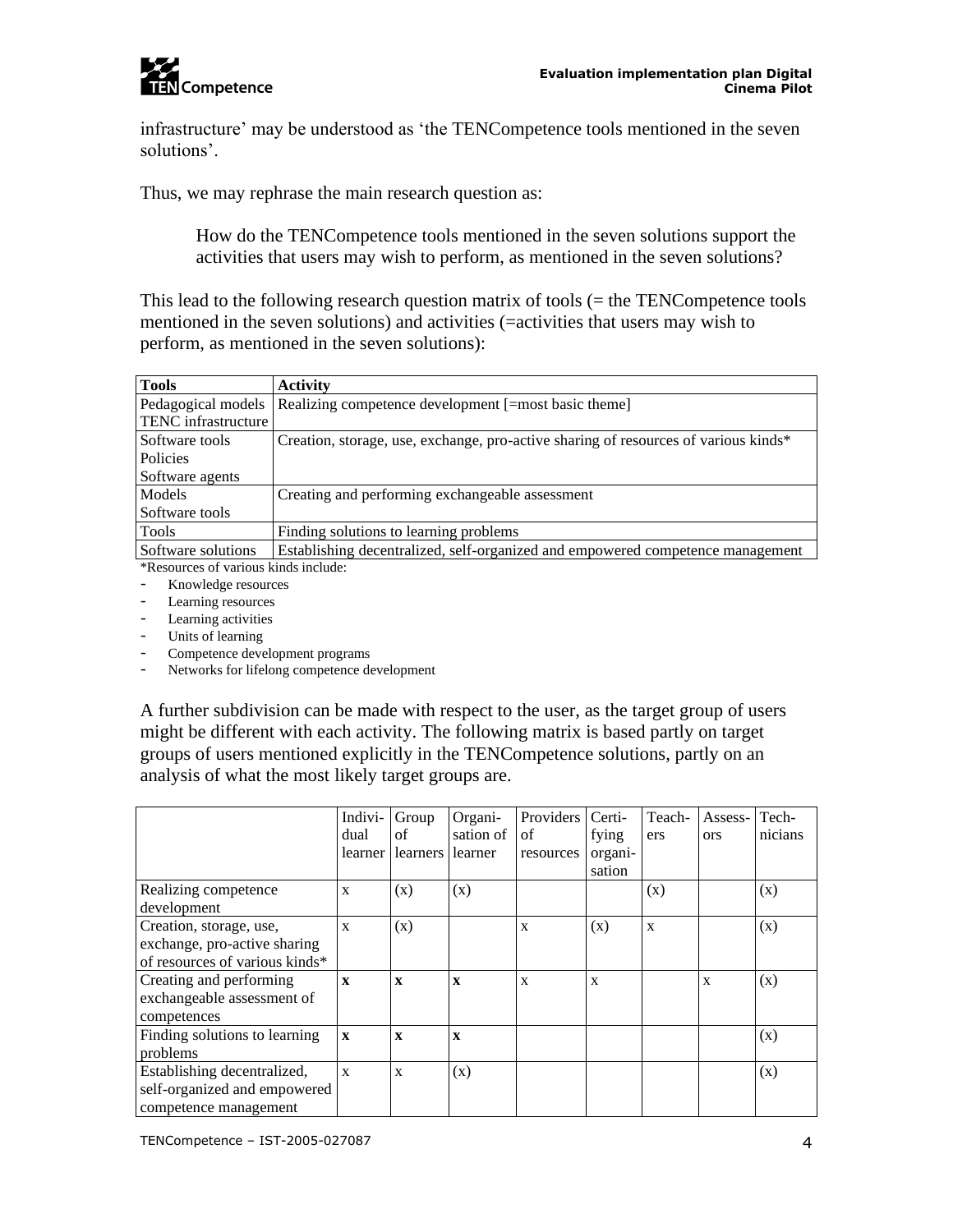

**bold =** actor included in seven solutions

#### *A variety of circumstances*

In the various pilots, the TENCompetence infrastructure will perform under a 'variety of circumstances'. The pilots will differ along several dimensions of the main research question, namely:

- 1. the presence of TENCompetence infrastructure will differ
- 2. the activities of learners will differ
- 3. the actors involved will differ

Ad 1) there are various reasons why the presence of the TENCompetence infrastructure will be different with each pilot:

- 1. At least with the first pilot, the TENCompetence infrastructure will not be ready, thus it will not be present at all.
- 2. While the TENCompetence infrastructure will be under development throughout the project, its components will show differences between pilots.
- 3. Integration with local systems will lead to different overall systems in each pilot.
- 4. As pilots will differ in their aims, the components of the TENCompetence infrastructure that will be relevant to the pilots, and thus the components that might be used, will differ.

#### *How*

Basically there are four questions with respect to the user activities:

- 1) To what extent do they take place?
- 2) How do they take place?
- 3) With what result do they take place?
- 4) What is the role of the tools?

Based on the seven tools and activities, the various actors and the four basis research questions, the research question can be split up into a few hundred possible combinations questions, which include 'With what result do individual learners using the TENCompetence infrastructure realize competence development? 'How do organizations using the TENCompetence infrastructure find the best solution for their formal or informal learning problem?'. We will not write these questions out here. These few hundred questions will not be used with each pilot. Instead, each pilot will select only those questions that are relevant to that pilot.

The variety of circumstances in the pilot, and especially the fact that the TENCompetence infrastructure will not be available in the first pilot, and will be under continuous development, enables the testing of an additional hypothesis, related to the fourth question of the role of the tools:

Performance will be better with the TENCompetence infrastructure than without it, and will be better with later versions of the TENCompetence infrastructure than with earlier versions.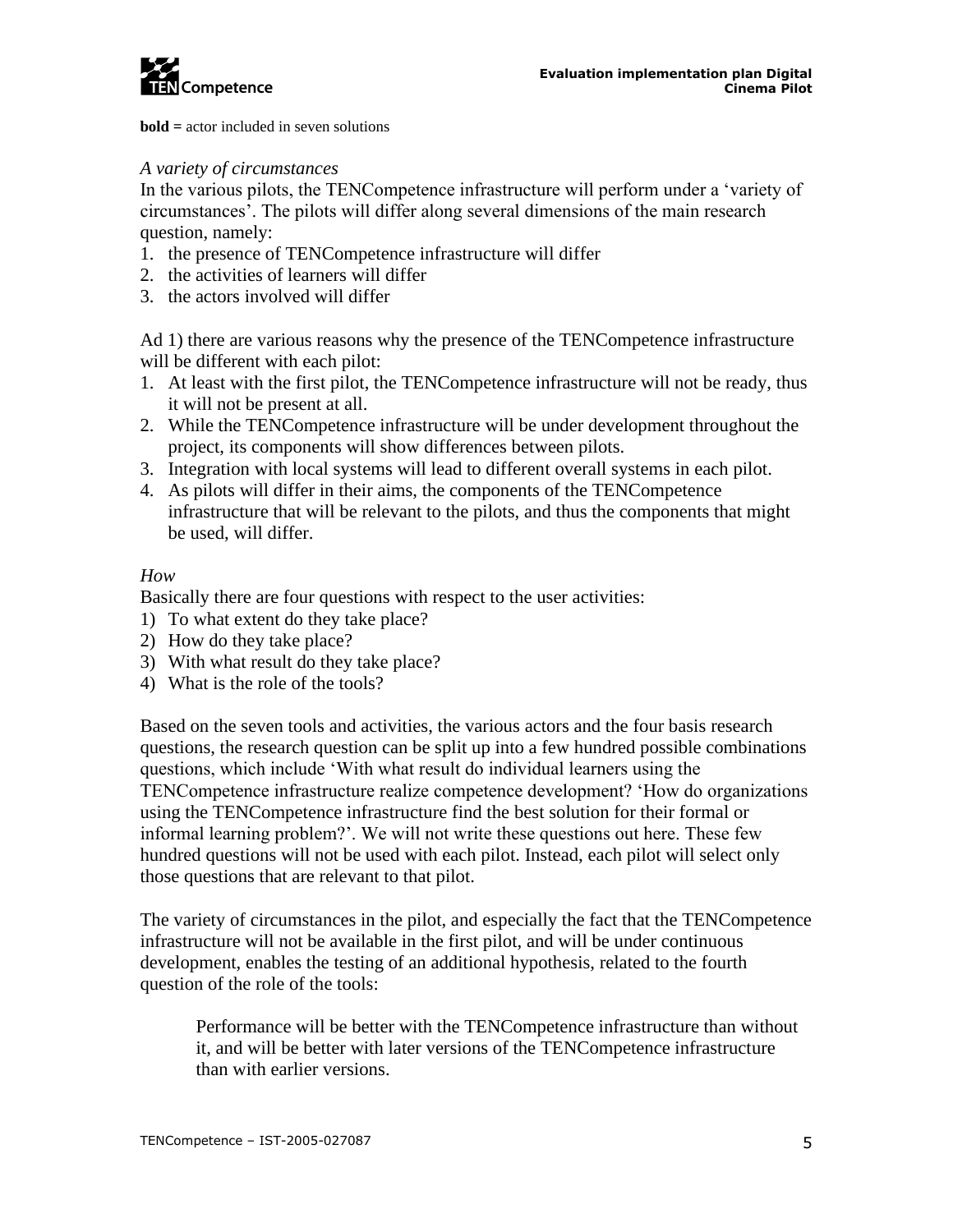

As the pilots are very divergent, it is not possible to operationalise what is meant by 'better' beforehand. Operationalisation will have to be considered with each pilot separately, taking into account operationalisations in earlier pilots.

#### *Related to lifelong competence development*

As the TENCompetence infrastructure is meant to support lifelong competence development, it is necessary to establish which characteristics of lifelong competence development are present with each pilots, and how, in what form, these characteristics are present. This will also contribute to describing the differences between the pilots and hence to describing the 'variety of circumstances'.

Within WP2, a list of characteristics of lifelong competence development is currently being developed. The list has been derived from an analysis of literature on competence development. This list includes the following characteristics:

- Long-term learning
- Learning in large groups
- Moving from novice to expert
- Learning from peers
- Learning on the workplace as an important element
- Learner determines own learning path
- Orientation by learner on competences to be developed
- Navigation through materials and selection of materials by the learner
- Competence management by the learner
- Learning across environments
- Teacher as coach
- Burden of proof lies with the learner; evidence collection is important
- Separation between who determines competences to be developed (learner and/or learner's organisation) and who provides competence development opportunity (providers)
- Assessment of prior learning
- Separation of assessment and education
- Competence assessment: the assessment of competences as a whole, as distinct from assessing the contents of a course
- Criterion-based assessment
- Repeated assessment
- Separation between teachers/coaches and assessors

These characteristics will be used in determining the implementation of life-long competence development in each pilot. These characteristics are elements of the life-long competence development itself. To describe the pilots, we add one characteristic of the learners:

- The learners in their context belong to the target group of life-long learners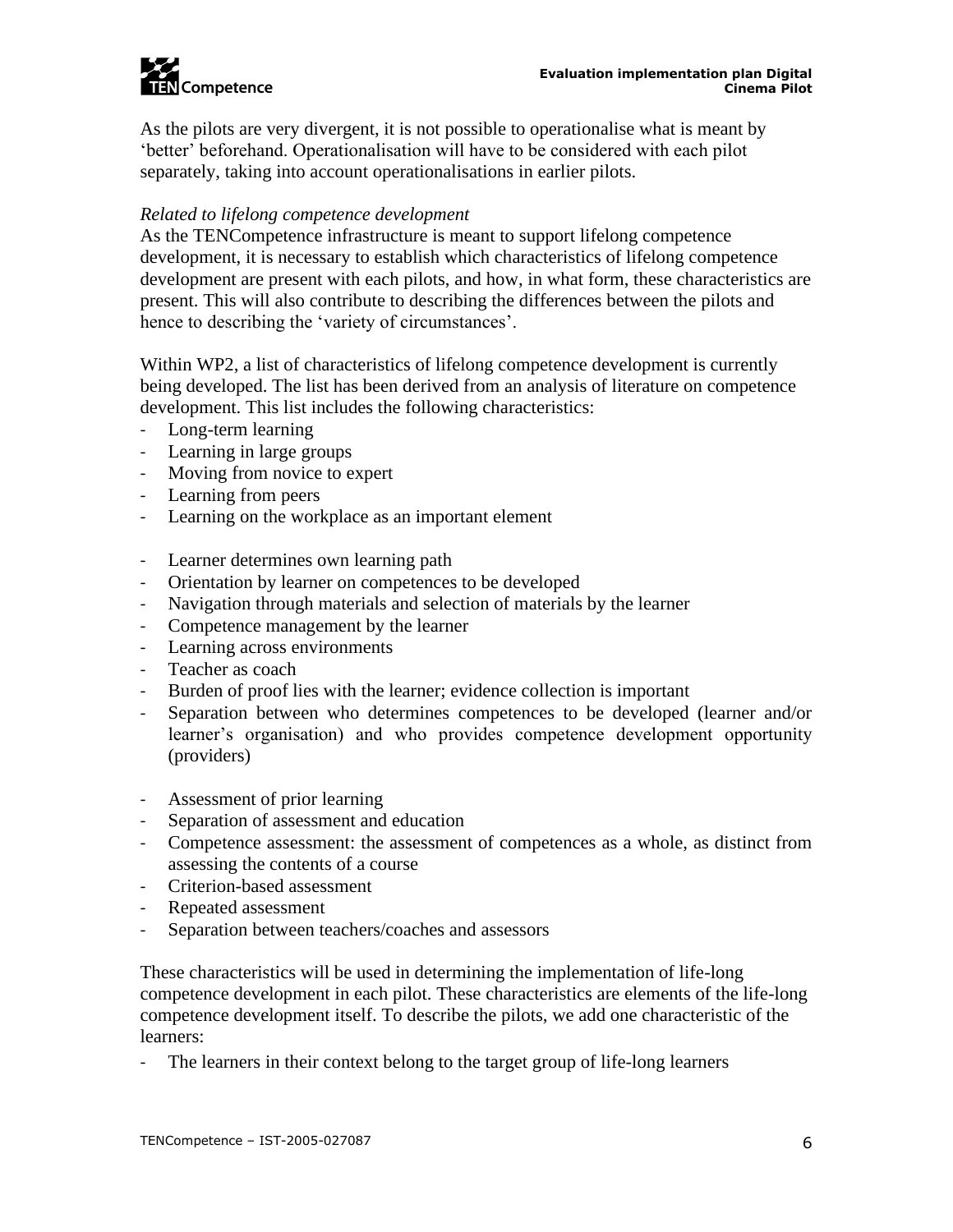

### <span id="page-7-0"></span>*Data analysis: general analytic strategy*

Our general analytic strategy for data analysis consists of three activities:

- 1. description
- 2. hypothesis testing
- 3. cross-case synthesis

Descriptions will in an early phase of each pilot be used for describing how life-long competence development is implemented in each pilot and for describing the variety of circumstances in the pilots. Descriptions will in a later stage be used in providing answers to the question within each pilot how the TENCompetence system performs.

Hypothesis testing will be done on the hypothesis that performance will be better with the TENCompetence infrastructure than without it, and will be better with later versions of the TENCompetence infrastructure than with earlier versions.

Cross-case synthesis will be done on all pilots, to provide more robust answers to all research questions mentioned above.

### <span id="page-7-1"></span>*Data collection*

This section lists the instruments that seem useful in data collection. With each pilot separately, a decision will have to be made which of these instruments to use, depending on the possibilities of the pilot. The following instruments can be used in data collection:

- 1. Questionnaires and tests
- 2. Log files of various kinds
- 3. Observations & ethnographies
- 4. Focus groups
- 5. Experiments
- 6. Interviews

These instruments are listed in the order in which they probably will be used in the pilots.

### <span id="page-7-2"></span>*Data analysis*

Below data analysis techniques are described for relevant combinations of competence development activities and the four basic 'how' questions. Data analysis techniques are listed for within pilot analysis only. Techniques for cross-case data analysis have yet to be developed.

1. Use codes for the trails in the learning environment. Codes are equal to the competence development activities; codes are counted, and thus give a quantitative measure on the extent to which the relevant activities take place.

Relevant activities:

- Creation of knowledge resources
- Storage of knowledge resources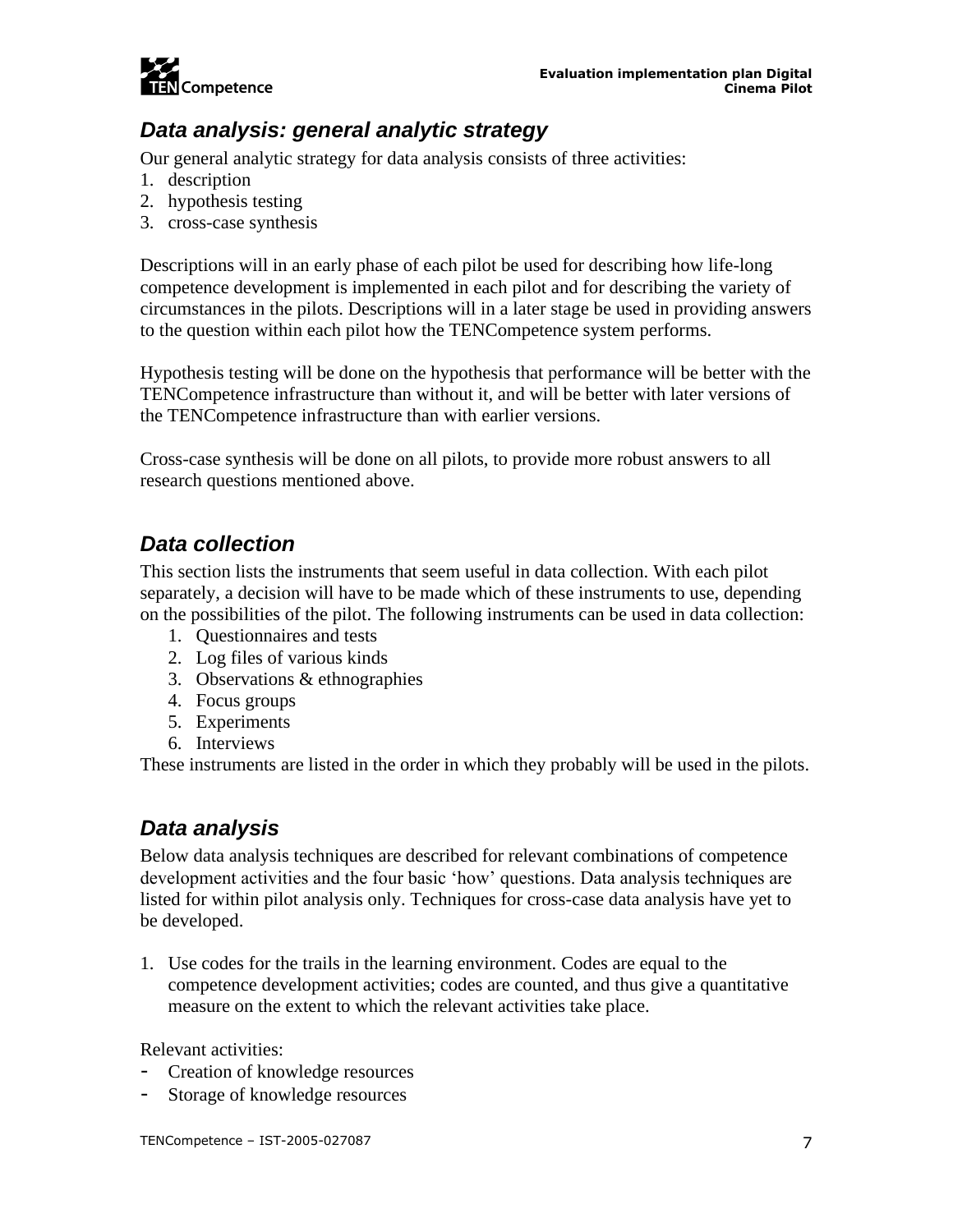

- Use of knowledge resources
- Exchange of knowledge resources
- Creation of learning activities
- Storage of learning activities
- Use of learning activities
- Exchange of learning activities
- Creation of units of learning
- Storage of units of learning
- Use of units of learning
- Exchange of units of learning
- Creation of competence development programs
- Storage of competence development programs
- Use of competence development programs
- Exchange of competence development programs
- Creation of networks for lifelong competence development
- Storage of networks for lifelong competence development
- Use of networks for lifelong competence development
- Exchange of networks for lifelong competence development
- Creation of exchangeable assessments
- Performance of exchangeable assessments
- Finding solutions to learning problems
- Competence management (which can be characterized as decentralized, selforganized and empowered)
- ➔ codes are attached to activities of users, and these are then counted; these measures give an impression of the kind of activities that users (not only learners, but all types of users) perform in the system, and how this differs with different pilots.

This will answer questions 'to what extent do learners' with respect to those activities that do not in themselves have a time dimension

- 2. Pre- and post test of the competence proficiency level, preferably with a comparable control group.
- **→** a competence assessment of multiple-choice tests is delivered before users enter the network, and after some time. Preferably this is rehearsed three times, e.g. also a few months after finishing a course.

This will answer the question 'with what results do learners realize competence development', which has a time dimension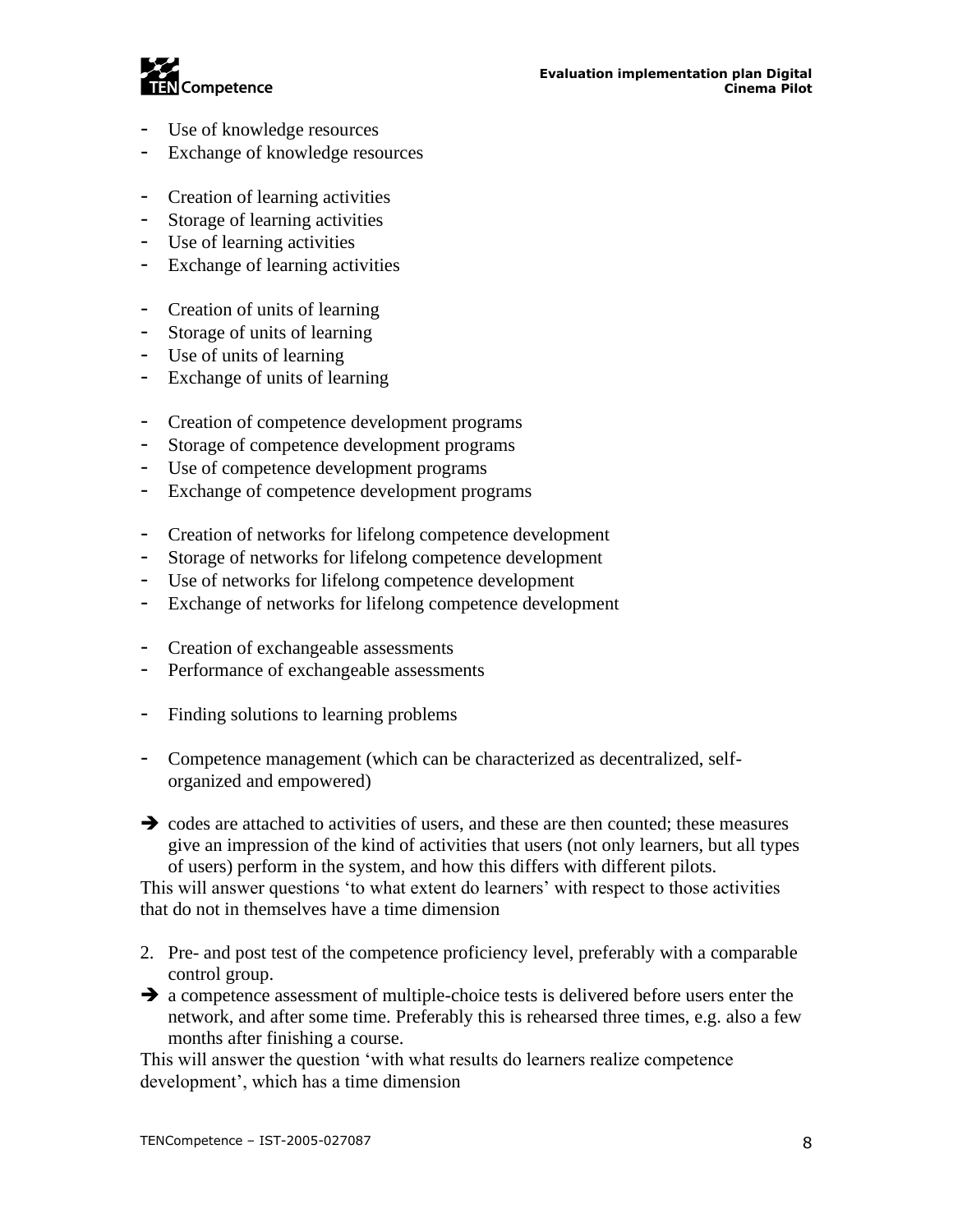

- 3. Measurement at several points in time of the degree of self-organisation of competence management
- **→** Analysis of information provided by interviews and ethnographies conducted at several stages can produce a general understanding of learner behaviour and organization in relation with competence management.

This will answer the question 'with what results does decentralized, self-organized and empowered competence management develop', which has a time dimension.

- 4. Analysis of the log files and the use of the help files
- ➔ Analysis of log files and help files will be done to discover problems that users experience with the system and to analyze the user friendliness.

This will answer part of the question 'what is the role of the tools…'

5. Analysis of sequences of activities

This will answer part of the question 'how do users….'

- 6. Interviews and questionnaires
- **→** Users will be given questionnaires and will be interviewed

This will answer part of the questions 'how do users…' and 'with what results do users' and 'what is the role of the tools'.

|                                                         | To what | How | With what | Role of the |
|---------------------------------------------------------|---------|-----|-----------|-------------|
|                                                         | extent  |     | result    | tools       |
| Realizing competence development [=most basic           |         |     | 2         |             |
| theme]                                                  |         |     |           |             |
| Creation, storage, use, exchange, pro-active sharing of |         | 5:6 | 6         | 4:6         |
| resources of various kinds*                             |         |     |           |             |
| Creating and performing exchangeable assessment of      |         | 5:6 | 6         | 4:6         |
| competences                                             |         |     |           |             |
| Finding solutions to learning problems                  |         | 5:6 | -6        | 4:6         |
| Establishing decentralized, self-organized and          |         | 5:6 | 3:6       | 4;6         |
| empowered competence management                         |         |     |           |             |

Possible combinations of methods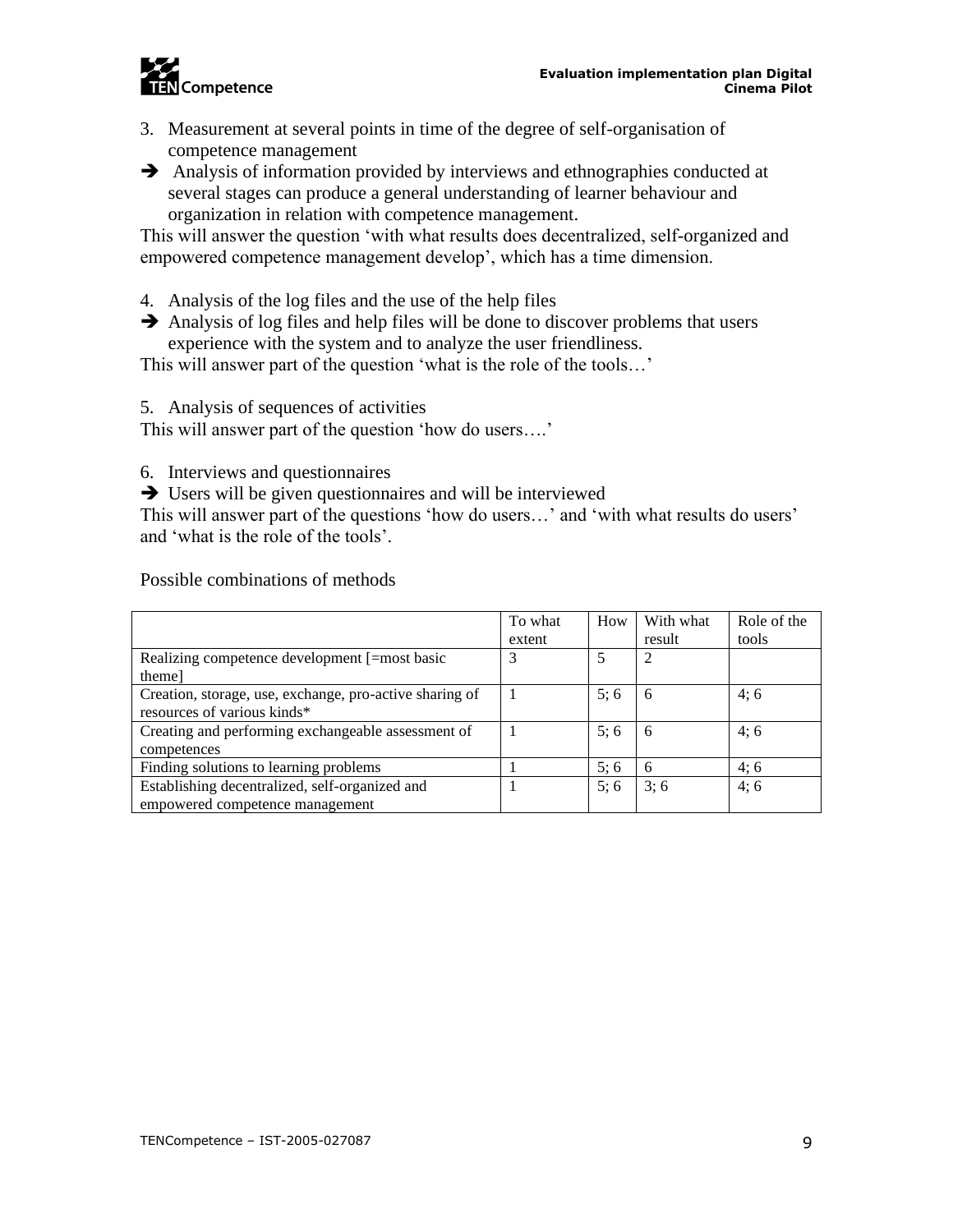## <span id="page-10-0"></span>*Method for deriving research questions, data collection methods and data analysis methods for each individual pilot*

It is clear that evaluating the TENCompetence pilots is a complex undertaking. Seven objectives are involved, a range of models and tools, and pilots which are performed in a variety of circumstances. As indicated, it will not be feasible nor interesting to put all pilots to a test of the several hundred research questions that could possible be asked. As indicated above, for each pilot those questions should be selected that are relevant to that pilot.

Above, the procedure is sketched by which the selection of relevant research questions, data collection methods and data analysis methods will be one with each pilot. The procedure consists of the following steps:

- Ask for an accurate description of the pilot, containing………………..
- Characterize the pilot with respect to the presence and absence of the characteristics of life-long competence development.
- Determine the relevance of each of the seven competence development activities to the pilot.
- Determine the user types involved.
- Determine the availability and functionalities of the current TenCompetence infrastructure.
- Determine possibilities for data collection.
- Devise general approach to pilot evaluation, containing:
	- o how the three general data analysis strategies will be used in relation to the four 'how' questions and the four methods of data collection.
- Develop research sub questions.
- Determine data collection method and data analysis method with each research sub question, including when collection and analysis will take place.
- Develop instruments for data collection and data analysis.

This method is based upon the experiences in setting up the Digital Cinema Pilot.

## <span id="page-10-1"></span>*Overall planning pilot evaluation*

According to the DIP-2, WP4 will execute four tasks in the DIP-2 period:

Task 1: Set up the cycle 1 pilots and validate the initial system (month13-21).

Task 2: Definition, planning, and setup of cycle-2 pilots (month 13-30).

Task 3: Provide pilot evaluation plans (month 13-24).

Task 4: Collect and distribute requirements, use-cases, scenarios, and other useful information (month 12-30).

The pilot evaluation is task 3.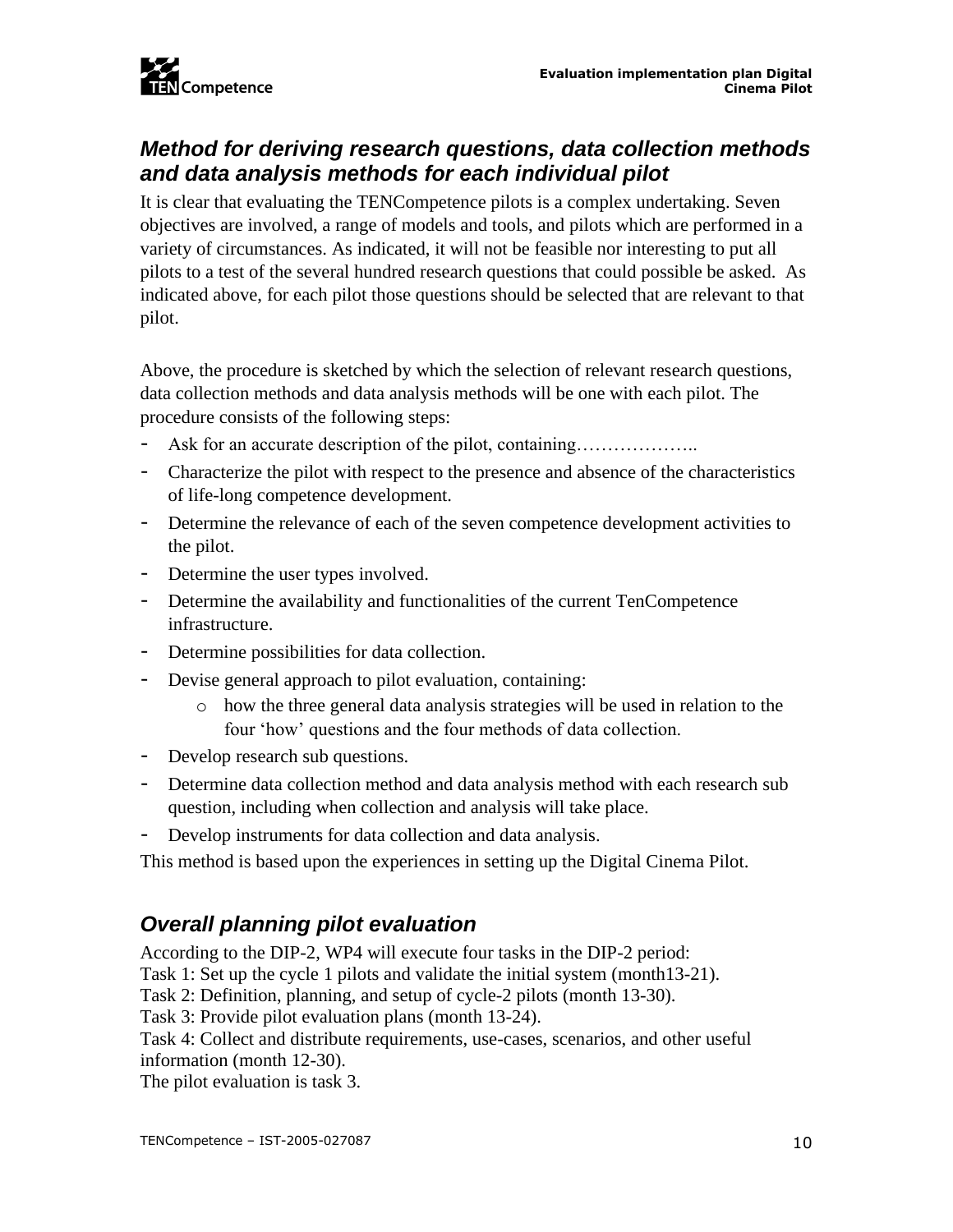

These four tasks have to be performed by several partners. The distribution in person months is as follows:

| WP4              | Pilots with the Integrated System & validation of   Period: month 13-30 |                             |      |  |  |                          |              |    |
|------------------|-------------------------------------------------------------------------|-----------------------------|------|--|--|--------------------------|--------------|----|
|                  | the project                                                             |                             |      |  |  |                          |              |    |
| Partner ID       | <b>OUNL</b>                                                             | $LO-$<br><b>GICACMG</b> UPF | FBM- |  |  | $UvA$   SU   SYN   UNES- | Ant-<br>werp | MM |
| Person<br>months |                                                                         |                             | 12   |  |  |                          | 14           |    |

In general, the division of labour among participants is clear. The division of labour has not been spelled out, but with respect to task  $1 - 3$ , it will be something like: Task 1: setting up cycle 1 pilots + small contribution to task 3: UPF: 8; SU: 7.

Task 2: setting up cycle 2 pilots + small contribution to task 3: Synergetics: 8; UNESCO: 6; Antwerp: 14

Task 3: UvA: 7, OUNL: 4;

With respect to the pilot evaluation (task 3), the questions to be answered are: (1) how much time is available for this task from the pilot evaluators, (2) how much input for this task is needed from the local pilot coordinators, (3) how should this amount of time be divided among the activities within task 3?

Ad 1. For the whole period, 11 person months are available from the pilot evaluators for task 3. Up till now, approximately 2 person months has been spent by UvA and an estimated 0,5 person months has been spent by OUNL. This means that currently, around 8.5 person months is available for task 3.

Ad 2. Based on the tasks described in the table below, within each pilot an estimated amount of one person month will be needed for task 3; evaluators will spend around two person months on each pilot.

Ad 3. The estimated person months with each activity are provided in the table. With respect to the task division among the pilot evaluators, we have the following

#### **Proposal on task division among pilot evaluators**

*OUNL: data analysis and reporting on individual pilots; total: 3,5 person months UvA: cross-pilot analysis, reporting and evaluation design; total: 5 person months*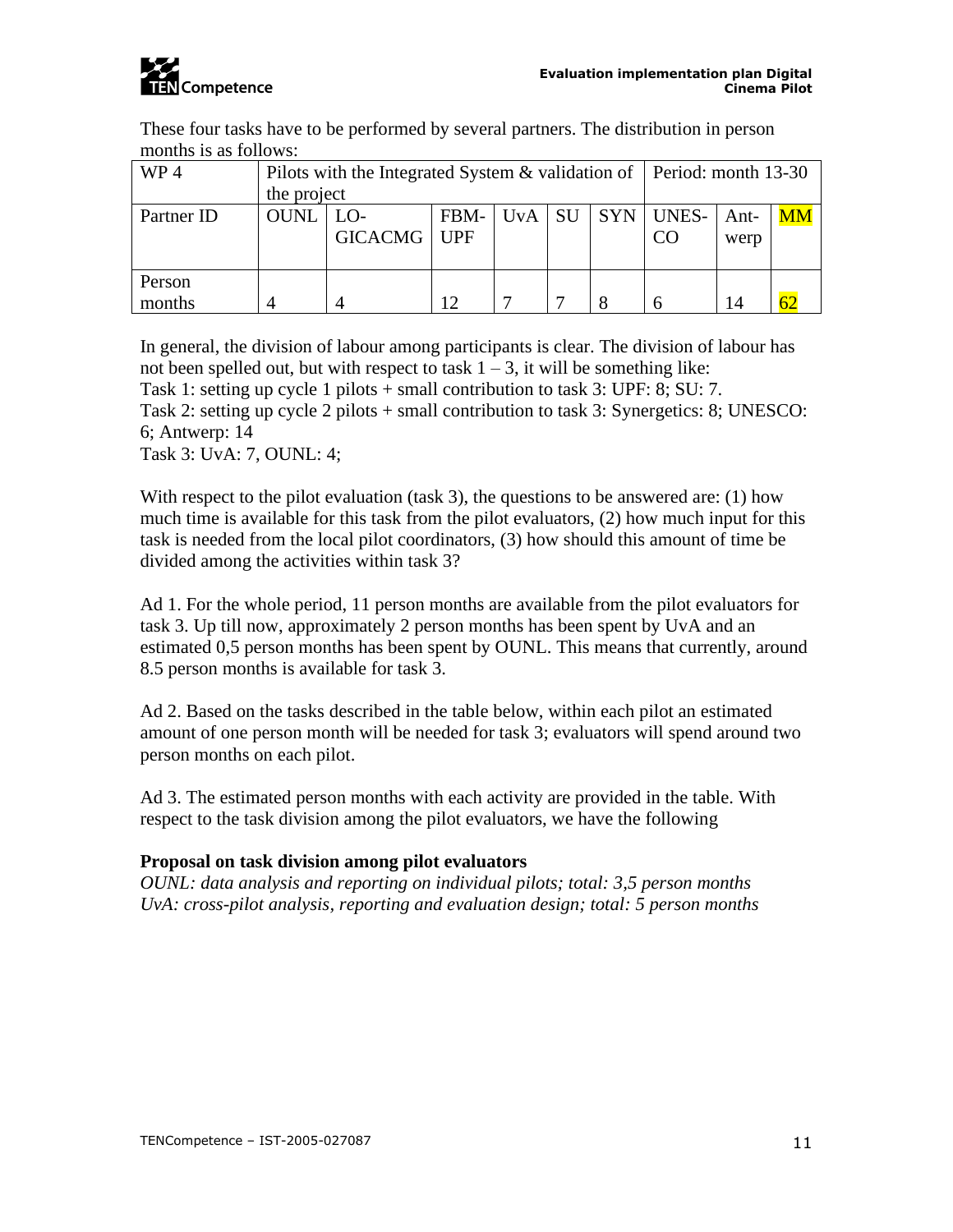

### **Tasks in the pilot evaluation**

| <b>Task</b>                                                                                                                                                                                                               | Local<br>pilots  | <b>UvA</b><br>per | <b>OUNL</b><br>per | <b>UvA</b><br><b>PM</b> | <b>OUNL</b><br>PM in |
|---------------------------------------------------------------------------------------------------------------------------------------------------------------------------------------------------------------------------|------------------|-------------------|--------------------|-------------------------|----------------------|
|                                                                                                                                                                                                                           | <b>PM</b><br>per | pilot             | pilot              | in<br>total             | total                |
|                                                                                                                                                                                                                           | pilot            |                   |                    |                         |                      |
| Provide an accurate description of the pilot,<br>using Ruud's template and earlier questions<br>to UPF.                                                                                                                   | 0,2              |                   |                    |                         |                      |
| Characterize the pilot with respect to the<br>presence and absence of the characteristics of<br>life-long competence development                                                                                          | 0,2              |                   |                    |                         |                      |
| Determine the relevance of each of the seven<br>competence development activities to the<br>pilot                                                                                                                         | 0,1              |                   |                    |                         |                      |
| Determine the user types involved                                                                                                                                                                                         | $\boldsymbol{0}$ |                   |                    |                         |                      |
| Determine the availability and functionalities<br>of the current TENCompetence infrastructure                                                                                                                             | 0,1              |                   |                    |                         |                      |
| Determine possibilities for data collection                                                                                                                                                                               | 0,1              |                   |                    |                         |                      |
| Devise general approach to pilot evaluation,<br>containing how the three general data analysis<br>strategies will be used in relation to the four<br>'how' questions and the four methods of data<br>collection; 3 pilots | $\Omega$         | 0,3               |                    | $\mathbf{1}$            |                      |
| develop research sub questions; three pilots                                                                                                                                                                              | $\boldsymbol{0}$ | 0,2               |                    | 0,5                     |                      |
| determine data collection method and data<br>analysis method with each research sub<br>question, including when collection and<br>analysis will take place; 3 pilots                                                      | $\overline{0}$   | 0,3               |                    | $\mathbf{1}$            |                      |
| develop instruments for data collection and<br>data analysis; $3$ pilots + remainder of digital<br>cinema pilot                                                                                                           | $\overline{0}$   | 0,3               |                    | $\mathbf{1}$            |                      |
| Data collection                                                                                                                                                                                                           | 0,3              | $\overline{0}$    | $\theta$           | $\mathbf{0}$            |                      |
| Data analyses (with each pilot; 4 in total)                                                                                                                                                                               |                  | $\boldsymbol{0}$  | 0,5                | $\overline{0}$          | $\mathbf{2}$         |
| Reporting on pilot evaluations (after each<br>pilot)                                                                                                                                                                      |                  | $\theta$          | 0,5                | $\mathbf{0}$            | 1,5                  |
| Cross-pilot analyses (after each pilot; 3 in<br>total)                                                                                                                                                                    |                  | $\overline{0}$    |                    | $\mathbf{1}$            |                      |
| Cross-pilot report                                                                                                                                                                                                        |                  | $\overline{0}$    |                    | 0,5                     |                      |
|                                                                                                                                                                                                                           | $\mathbf{1}$     | 1,1               | 1                  | $5\overline{)}$         | 3,5                  |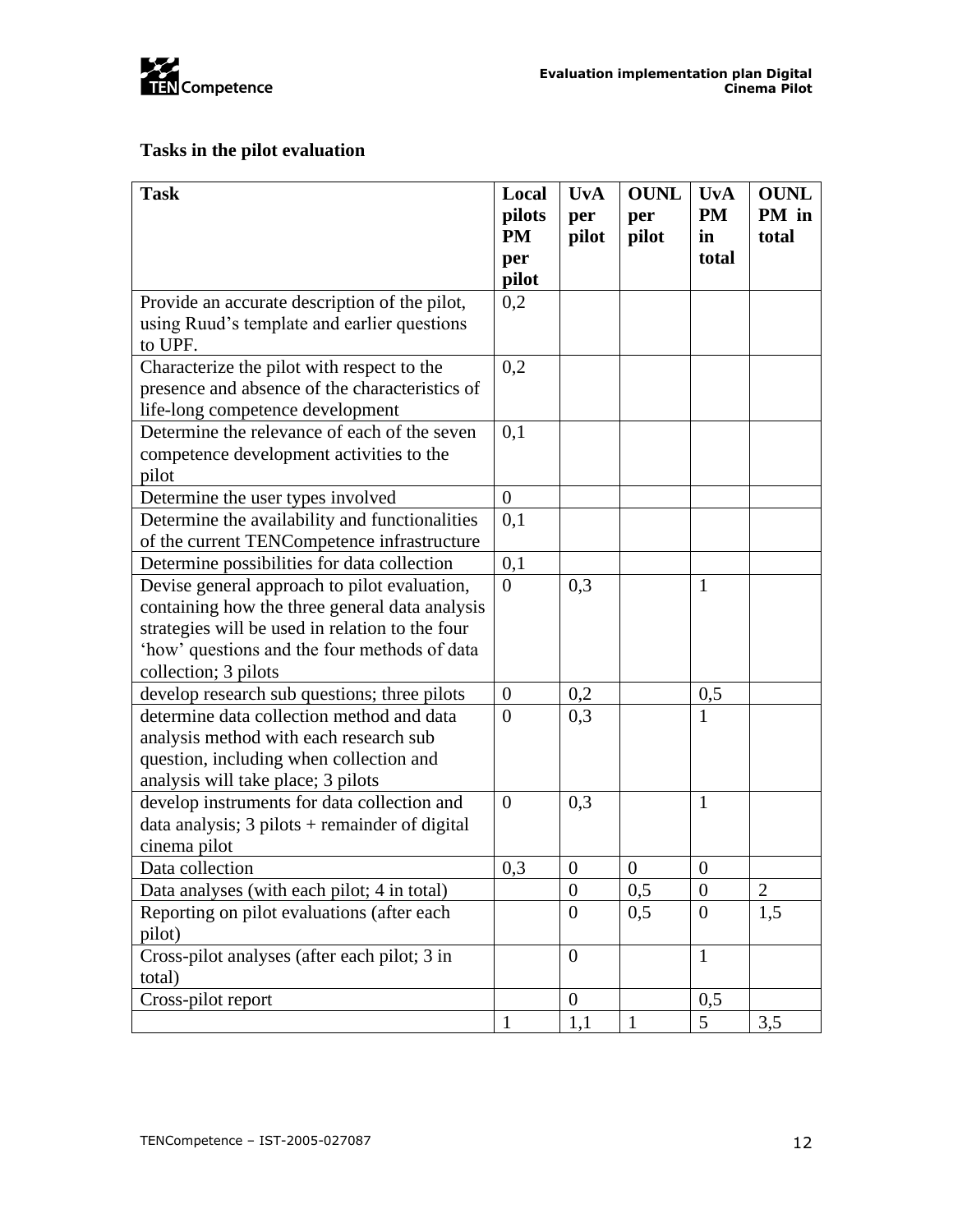# <span id="page-13-0"></span>**PART TWO: EVALUATION PLAN FOR THE DIGITAL CINEMA PILOT**

### <span id="page-13-1"></span>*Lifelong competence development in the Digital Cinema Pilot*

The Digital Cinema Pilots is aimed at learners who can be characterised as belonging to one of the main target groups of TenCompetence: professionals, who live and work in dispersed areas, working at a distance, with different entrance levels, different motivations, who have little time, but need to get knowledge of this new technique which is changing their profession.

However, when looking at characteristics of life-long competence development, it turns out that only a relatively small proportion of these characteristics is present in the Digital Cinema Pilot. Using a list of characteristics that is currently being developed within WP2, the following characteristics of life-long competence development are present:

- Learner determines own learning path (to a very limited extent)
- Orientation by learner on competences to be developed (to a very limited extent; and not with respect to the secondary courses, as no entrance competence assessment is provided)
- Navigation through materials and selection of materials by the learner (to a very limited extent)
- Repeated assessment (possibly, but unclear)

The following characteristics are not present:

- Long-term learning
- Learning in large groups
- Moving from novice to expert
- Learning from peers
- Learning on the workplace as an important element
- Learning across environments
- Teacher as coach
- Burden of proof lies with the learner; evidence collection is important
- Competence management
- Separation between who determines competences to be developed (learner and/or learner's organisation) and who provides competence development opportunity (providers)
- Assessment of prior learning
- Separation of assessment and education
- Competence assessment: the assessment of competences as a whole, as distinct from assessing the contents of a course
- Criterion-based assessment
- Separation between teachers/coaches and assessors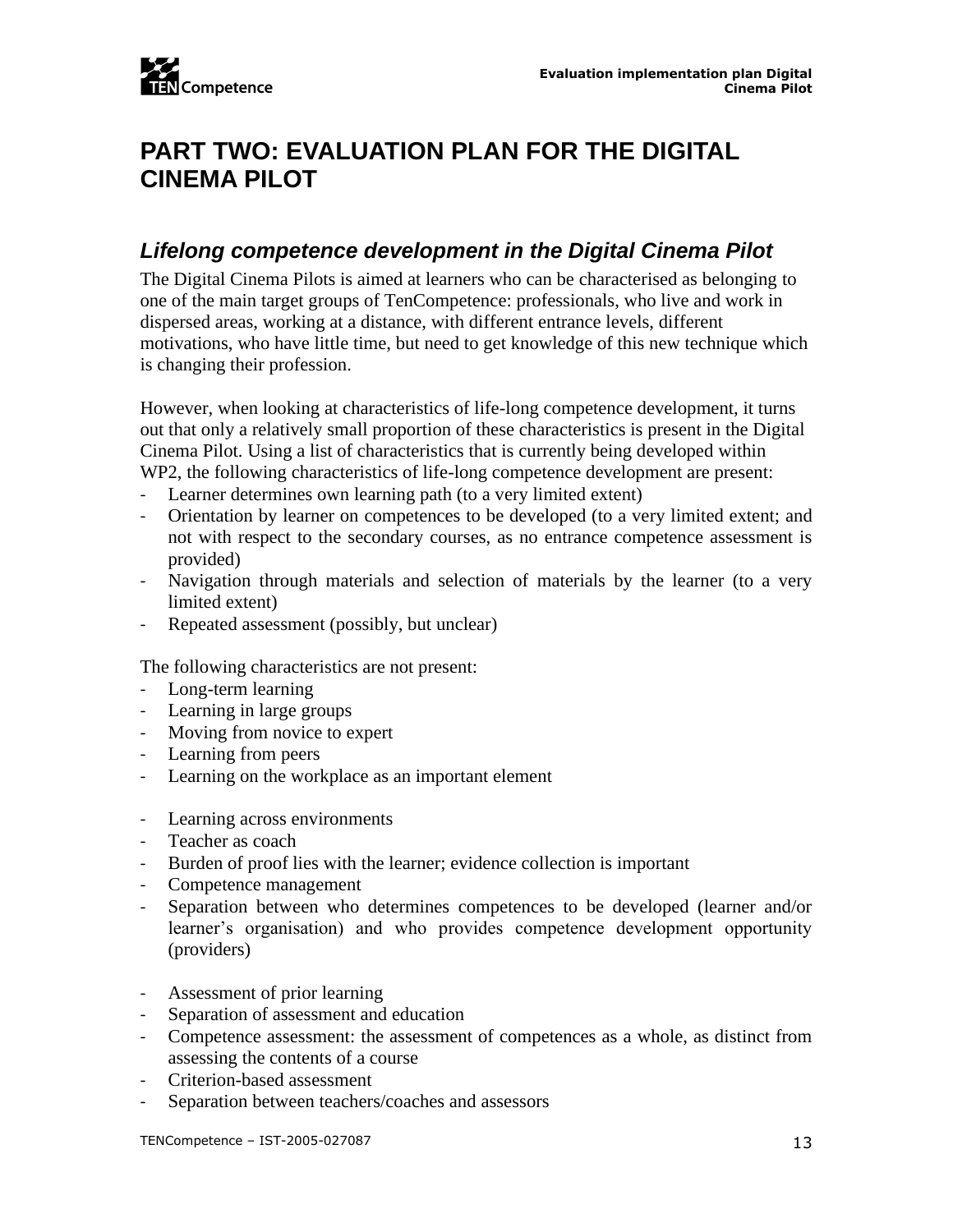

Note that this is not meant as a reproach on the pilot, but as a first attempt to position the pilot relative to the themes of TenCompetence and relative to the other pilots.

### <span id="page-14-0"></span>*Competence development activities in the Digital Cinema Pilot*

- Creation of knowledge resources by teachers, individual learners, and technicians
- Storage of knowledge resources by teachers, individual learners, and technicians
- Use of knowledge resources by individual learners
- Exchange of knowledge resources by individual learners
- Creation of learning activities by teachers
- Storage of learning activities by teachers
- Use of learning activities by individual learners
- Creation of units of learning by teachers
- Storage of units of learning by teachers
- Use of units of learning by individual learners
- Creation of competence development programs by teachers, individual learners
- Storage of competence development programs by teachers, individual learners
- Use of competence development programs by individual learners
- Exchange of competence development programs
- Creation of exchangeable assessments by assessors, teachers
- Performance of exchangeable assessments by individual learners
- Finding solutions to learning problems by individual learners, technicians, and teachers
- Self organized Competence management by individual learners

### <span id="page-14-1"></span>*User types involved in the Digital Cinema Pilot*

- Individual learners
- Teachers
- Technicians
- Curriculum designers

### <span id="page-14-2"></span>*Elements of the TenCompetence infrastructure in the Digital Cinema Pilot*

The following aspects of TC infrastructure seem to be present in the Digital Cinema Pilot: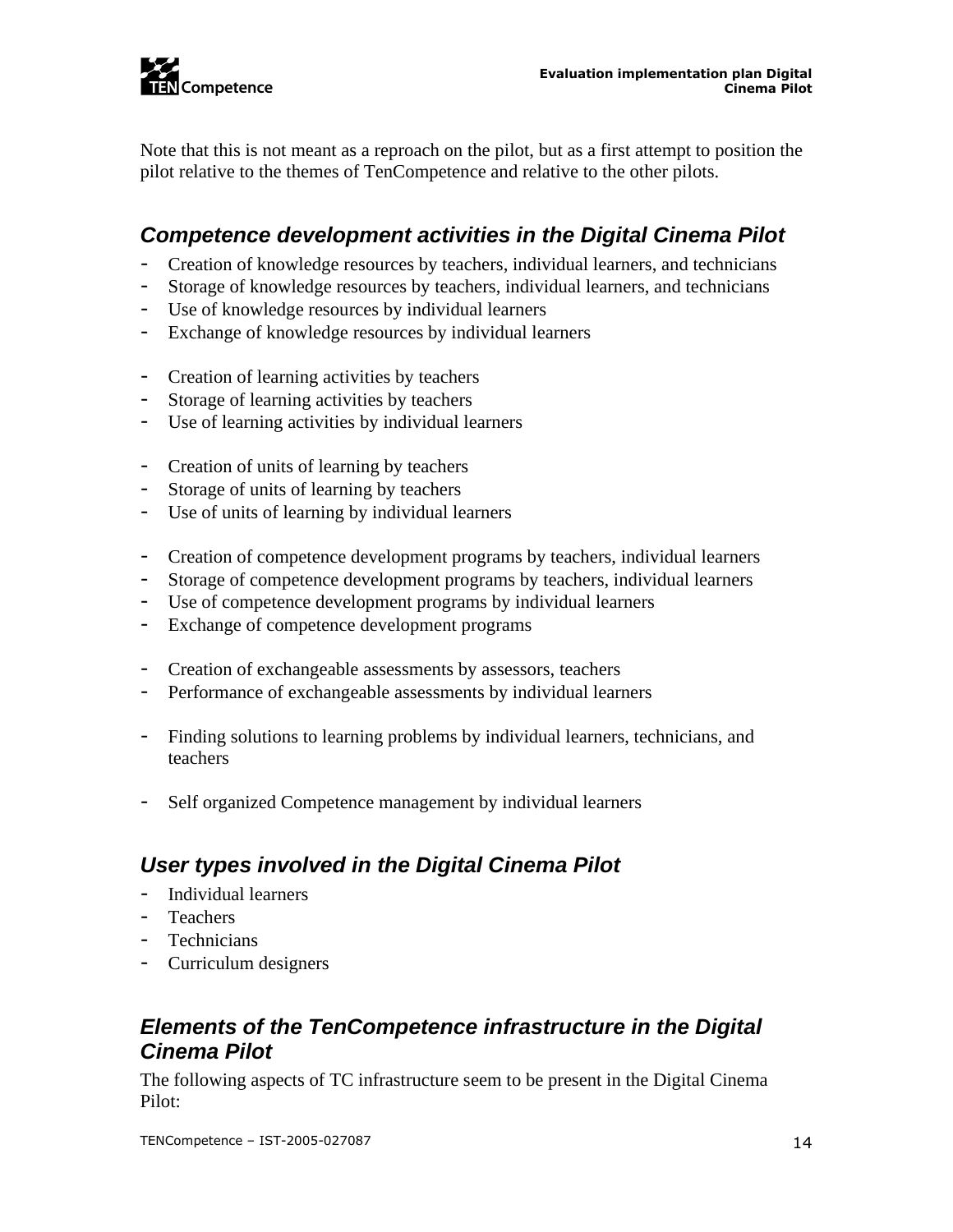

- working with learning resources,
- combining these to units of learning in IMS Learning Design, and
- combining these to competence development programmes.

The following aspects of the TC infrastructure seems to be absent in the Digital Cinema Pilot:

- The TenCompetence technical infrastructure;
- Innovative pedagogies, including the following elements:
	- (1) Although pre-assessing the entrance level is included to validate prior learning, people do not enter the CDP at their own level
	- (2) Specific policies and software agents for encouraging collaboration among Learners. The lack of these policies and agents was addressed by incorporating an informer among the learning community. The informer presents himself to the learners as one of them and act as a maverick that leads the way and encourages certain behaviours.
	- (3) Criterion-based assessment, following the learner over a longer period of time; Has been addressed partially by incorporating general assessments that target the competences related to the UOLs rather than their content. However, the lack of formal competence definition and proficiency scales hinders the mapping between the implemented process to the criterion-based assessment sought in TENCompetence.
	- (4) Integration with working-on the-job: no involvement of organisations, no exercises at the job, no competence assessment which involved working-on-thejob
	- (5) Emphasis on evidence collection
	- (6) Large degree of freedom of choosing CDPs by the learner

## <span id="page-15-0"></span>*Possibilities for data collection in the Digital Cinema Pilot*

There are two main possibilities for data collection in the Digital Cinema Pilot. The first is questionnaires, interviews, ethnographies, and tests to the actors involved. The second is log files of various kinds. A blog is used for discussion, and functions as a log file of discussions. With respect to the learning activities, the SLED server provides data on the number of times pages are loaded, but no information can be provided on individual users. Moreover, the logged data does not have a timestamp. However, the SLED system remembers which units of learning have been done by an individual learner.

## <span id="page-15-1"></span>*General approach to the evaluation of the Digital Cinema Pilot*

The fact that many characteristics of life-long competence development are absent in the Digital Cinema Pilot, is of course related to the fact that most elements of the TenCompetence models and technical infrastructure are not yet available at this moment.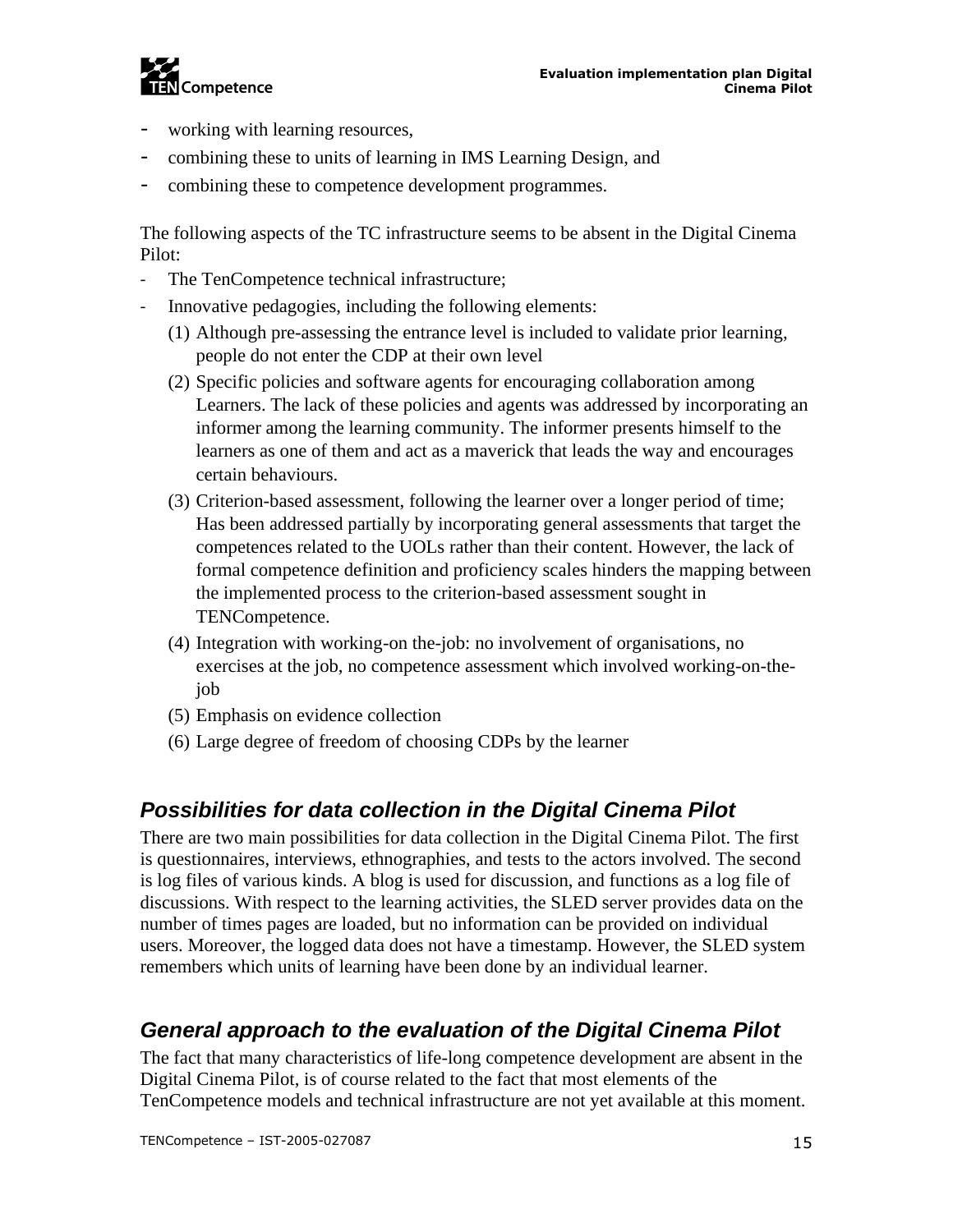

This provides an ideal opportunity to compare the Digital Cinema Pilot as a situation in which most TC models and infrastructure is absent to other pilots in which the models and infrastructure gradually become available. Thus the main emphasis is on providing data that will be used in a *cross-case analysis* with later pilots. This cross-case analysis will take the form mainly of *hypothesis testing*, namely the hypothesis that the availability of the TenCompetence infrastructure will make things better. *Descriptions*  will focus on those elements of the TenCompetence infrastructure that are present, namely working with learning resources and combining these to units of learning and competence development programmes.

In addition, an important goal of the Digital Cinema pilot is to test the pilot evaluation methodology itself. The outcomes of the evaluation of the Digital Cinema pilot will provide clues as to the usability of the elements of the evaluation plan, both the general evaluation plan and the plan for the Digital Cinema pilot. Inevitably, these outcomes will also result in modifications being made to the evaluation plan.

### <span id="page-16-0"></span>*Research sub-questions and data collection methods in the Digital Cinema Pilots*

On the basis of a comparison between the elements of the Digital Cinema Pilots, the characteristics of life-long competence development and the tools and activities identified within the seven TC objectives (see below), a list has been compiled of hypotheses to investigate and how to investigate them.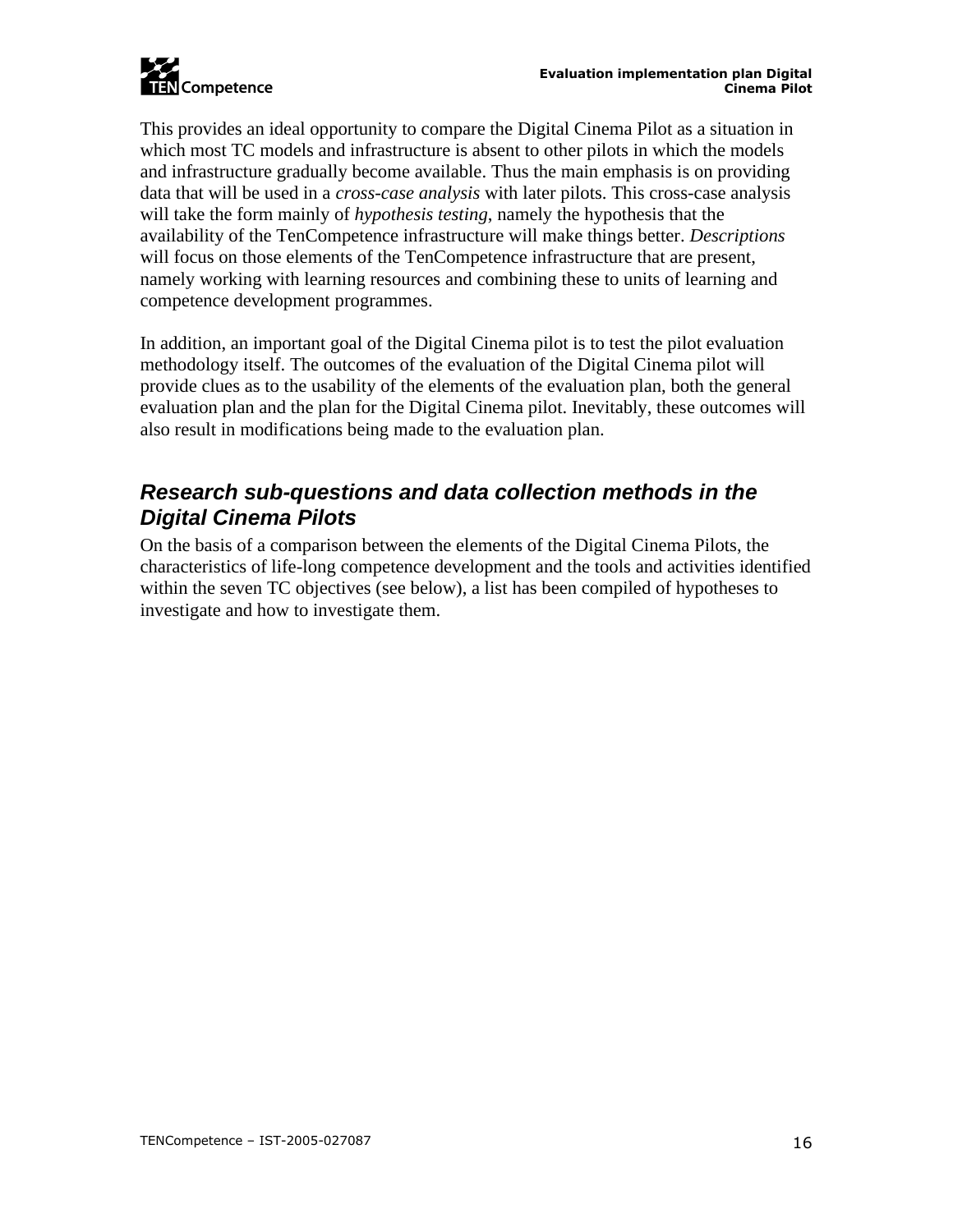## *Overview of learner activities, hypothesized effects of TenCompetence tools, and data collection method; ordered by learner activity*

<span id="page-17-0"></span>

| <b>Characteristic of Digital Cinema Pilot</b>                  | Hypothesized effect compared to ideal TC         | <b>How to investigate</b>                    |
|----------------------------------------------------------------|--------------------------------------------------|----------------------------------------------|
|                                                                | situation                                        |                                              |
| <b>Realizing competence development</b>                        |                                                  |                                              |
| Lack of pedagogical model and infrastructure in which          | less transfer of learning to the workplace       | ask learners                                 |
| preparatory learning at the course and learning on the job are |                                                  | ask organisations of learners                |
| integrated                                                     |                                                  |                                              |
| Lack of pedagogical model and infrastructure in which learner  | less opportunities to fit the CDP and courses to | ask learners                                 |
| needs are measured and matched to CDPs                         | the learner's needs                              | investigate how often people only made       |
|                                                                |                                                  | assignments of specific UoLs                 |
| Presence of choice of time schedule for following the CDP      | Equal freedom in time frames and time chosen     | ask learners                                 |
|                                                                | to follow the CDP                                | log data                                     |
| Lack of pedagogical model and infrastructure for letting       | less opportunity for getting feedback on         | ask learners for need on having proficiency  |
| learners establish their own competence proficiency level      | current proficiency level                        | level established and experienced            |
|                                                                |                                                  | opportunities                                |
| Lack of pedagogical model (and infrastructure?) which          | Assessment more tied to course content, and      | comparison of assessment and competence      |
| separates teaching and assessment and teacher and assessor     | less to competence standards                     | standards                                    |
| role.                                                          |                                                  |                                              |
| Lack of pedagogical model and community infrastructure for     | Less (no?) returns to community infrastructure   | ask learners                                 |
| continued learning                                             | after the course has been finished               | log data                                     |
| <b>Working with resources</b>                                  |                                                  |                                              |
| Lack of policies and software agents for stimulating           | less collaboration between and learning from     | measure length of discussions in VLE         |
| collaboration between learners                                 | learners                                         | investigate kind of collaboration activities |
|                                                                |                                                  | in VLE                                       |
|                                                                |                                                  | ask learners on their collaboration          |
|                                                                |                                                  | experience                                   |
| Lack of software specifically aimed at creating and using      | more technical problems in creating learning     | ask content providers on problems            |
| learning resources, units of learning and competence           | resources and in using them                      | experienced                                  |
| development programs                                           |                                                  | observe content providers as they work with  |
|                                                                |                                                  | the tools                                    |
|                                                                |                                                  | ask learners on problems experienced         |
|                                                                |                                                  | observe use patterns in the learning         |
|                                                                |                                                  | environment                                  |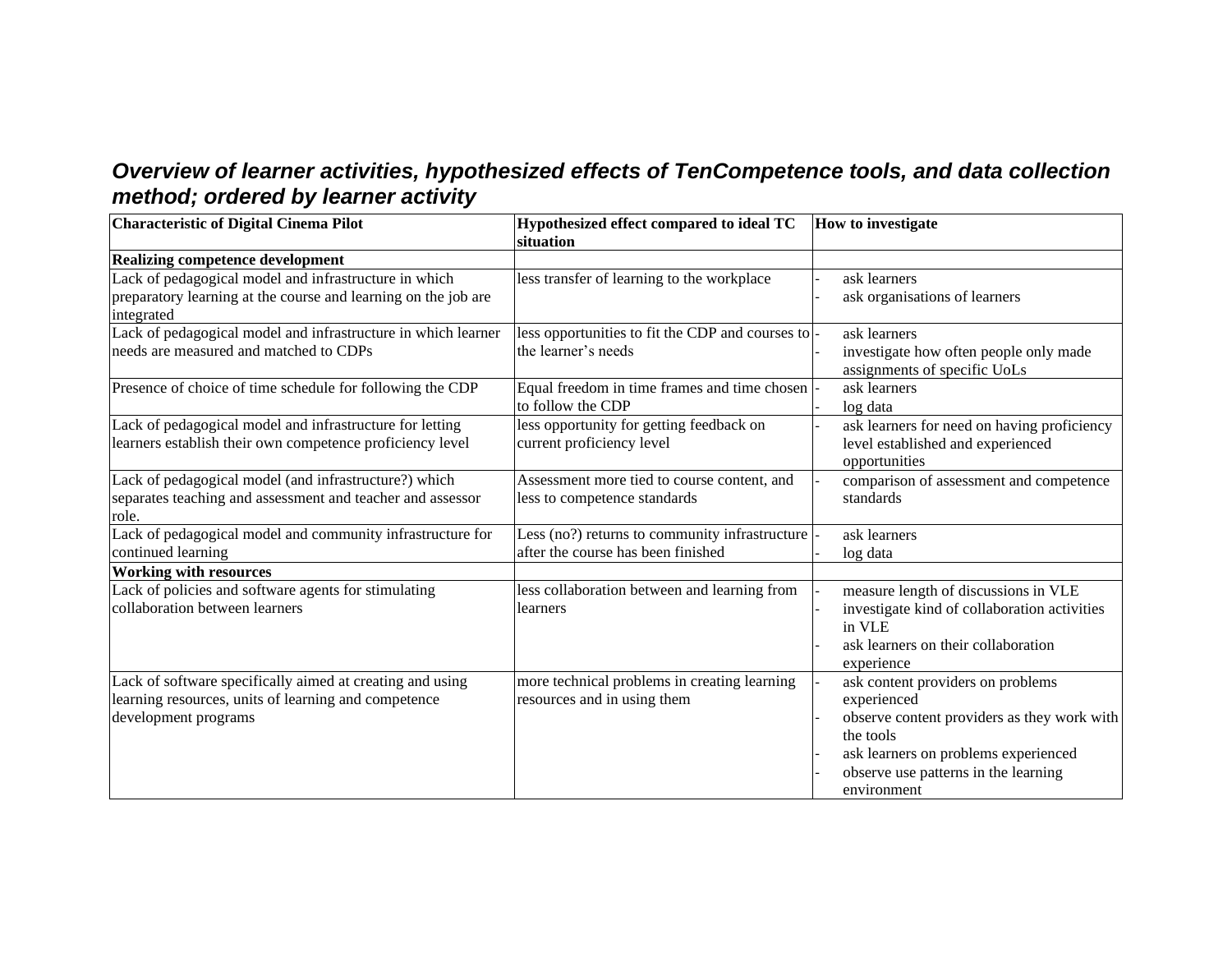

| Presence of environment for learning at a distance<br>Equal possibilities for learning at a distance |                                                     | ask learners                       |
|------------------------------------------------------------------------------------------------------|-----------------------------------------------------|------------------------------------|
| <b>Working with assessments</b>                                                                      |                                                     |                                    |
| Lack of models for creating exchangeable assessment                                                  | Less and more difficult exchange of                 | (long term) ask resource providers |
|                                                                                                      | assessment                                          |                                    |
| <b>Finding solutions to learning problems</b>                                                        |                                                     |                                    |
| Lack of tools and models for finding solutions to own learning                                       | Less possibilities for learners to explore their    | ask learners                       |
| questions                                                                                            | own learning questions                              |                                    |
| Presence of possibility for deciding which competences to                                            | Equal possibilities for choosing competences        | ask learners                       |
| develop                                                                                              | to be developed                                     |                                    |
| Competence management                                                                                |                                                     |                                    |
| Lack of software solutions (and models?) for competence                                              | Less opportunity for the learner for                | ask learners                       |
| management                                                                                           | competence management                               |                                    |
| Lack of software solutions (and models?) for competence                                              | Less opportunity to follow the development of       | examine patterns of following UoLs |
| management                                                                                           | the learner and to (self-)steer this development  - | ask learners                       |
|                                                                                                      |                                                     | ask teachers                       |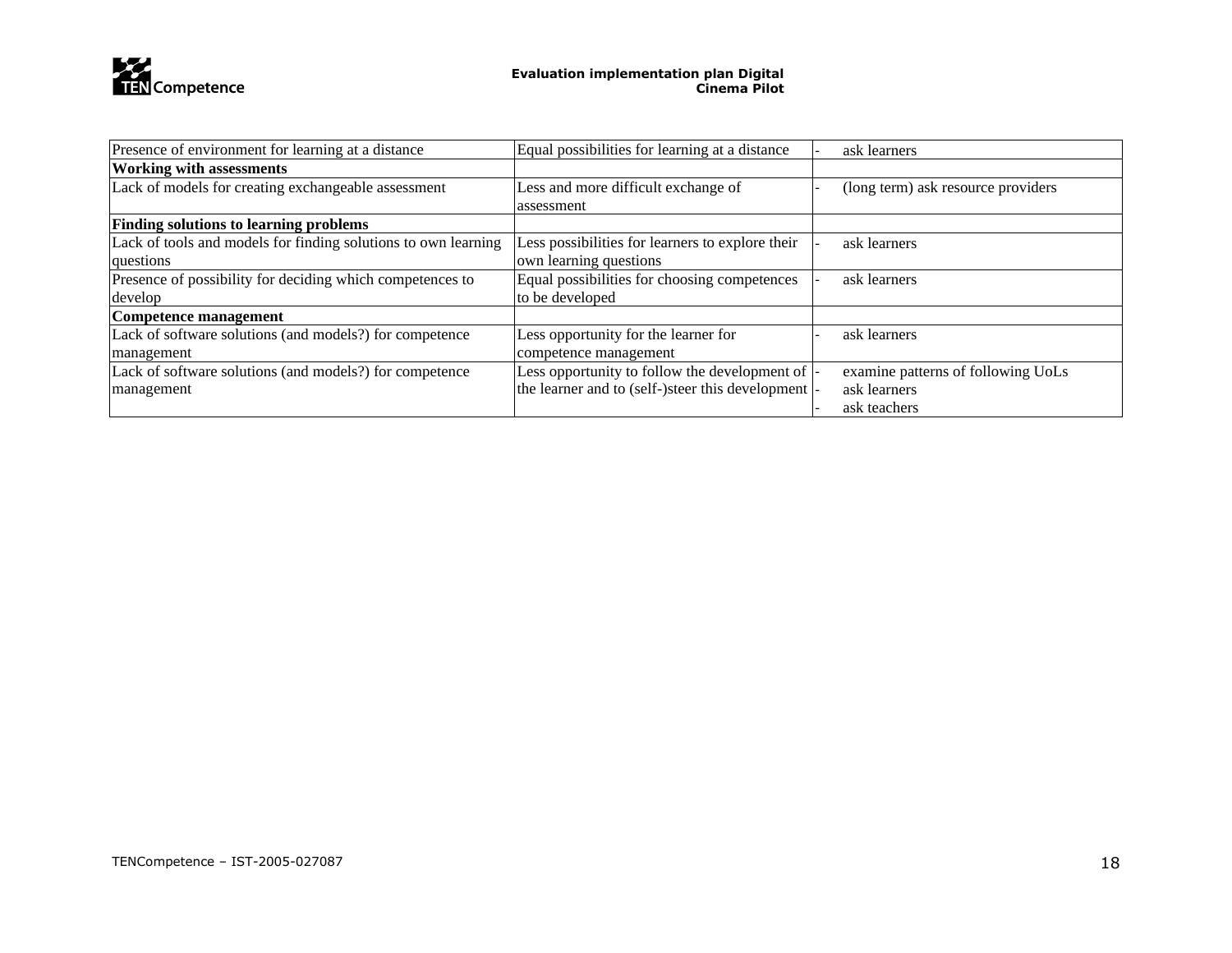

## *Overview of learner activities, hypothesized effects of TenCompetence tools, and data collection method; ordered by data collection method*

<span id="page-19-0"></span>

| <b>How to investigate</b>         | Hypothesized effect compared to ideal TC                                         |                   | <b>Characteristic of Digital Cinema Pilot</b>          |
|-----------------------------------|----------------------------------------------------------------------------------|-------------------|--------------------------------------------------------|
|                                   | situation                                                                        |                   |                                                        |
| <b>ANALYSES BASED ON</b>          |                                                                                  |                   |                                                        |
| <b>QUESTIONNAIRES AND</b>         |                                                                                  |                   |                                                        |
| <b>INTERVIEWS</b>                 |                                                                                  |                   |                                                        |
| ask learners before and after     |                                                                                  |                   |                                                        |
| ask learners for need on having   | less opportunity for getting feedback on current                                 | Realizing         | Lack of pedagogical model and infrastructure for       |
| proficiency level established and | proficiency level                                                                | competence        | letting learners establish their own competence        |
| experienced opportunities         |                                                                                  | development       | proficiency level                                      |
| ask learners                      | less opportunities to fit the CDP and courses to                                 | Realizing         | Lack of pedagogical model and infrastructure in which  |
|                                   | the learner's needs                                                              | competence        | learner needs are measured and matched to CDPs         |
|                                   |                                                                                  | development       |                                                        |
| ask learners                      | Equal freedom in time frames and time chosen to                                  | Realizing         | Presence of choice of time schedule for following the  |
|                                   | follow the CDP                                                                   | competence        | <b>CDP</b>                                             |
|                                   |                                                                                  | development       |                                                        |
| ask learners                      | Equal possibilities for choosing competences to                                  | Finding solutions | Presence of possibility for deciding which competences |
|                                   | be developed                                                                     | to learning       | to develop                                             |
|                                   |                                                                                  | problems          |                                                        |
| ask learners                      | Less possibilities for learners to explore their                                 | Finding solutions | Lack of tools and models for finding solutions to own  |
|                                   | own learning questions                                                           | to learning       | learning questions                                     |
|                                   |                                                                                  | problems          |                                                        |
| ask learners                      | Equal possibilities for learning at a distance                                   | Working with      | Presence of environment for learning at a distance     |
|                                   |                                                                                  | resources         |                                                        |
| ask learners afterwards           |                                                                                  |                   |                                                        |
|                                   | ask learners on their collaboration less collaboration between and learning from | Working with      | Lack of policies and software agents for stimulating   |
| experience                        | learners                                                                         | resources         | collaboration between learners                         |
| ask learners                      | less transfer of learning to the workplace                                       | Realizing         | Lack of pedagogical model and infrastructure in which  |
|                                   |                                                                                  | competence        | preparatory learning at the course and learning on the |
|                                   |                                                                                  | development       | job are integrated                                     |
| ask learners                      | Less (no?) returns to community infrastructure                                   | Realizing         | Lack of pedagogical model and community                |
|                                   | after the course has been finished                                               | competence        | infrastructure for continued learning                  |
|                                   |                                                                                  | development       |                                                        |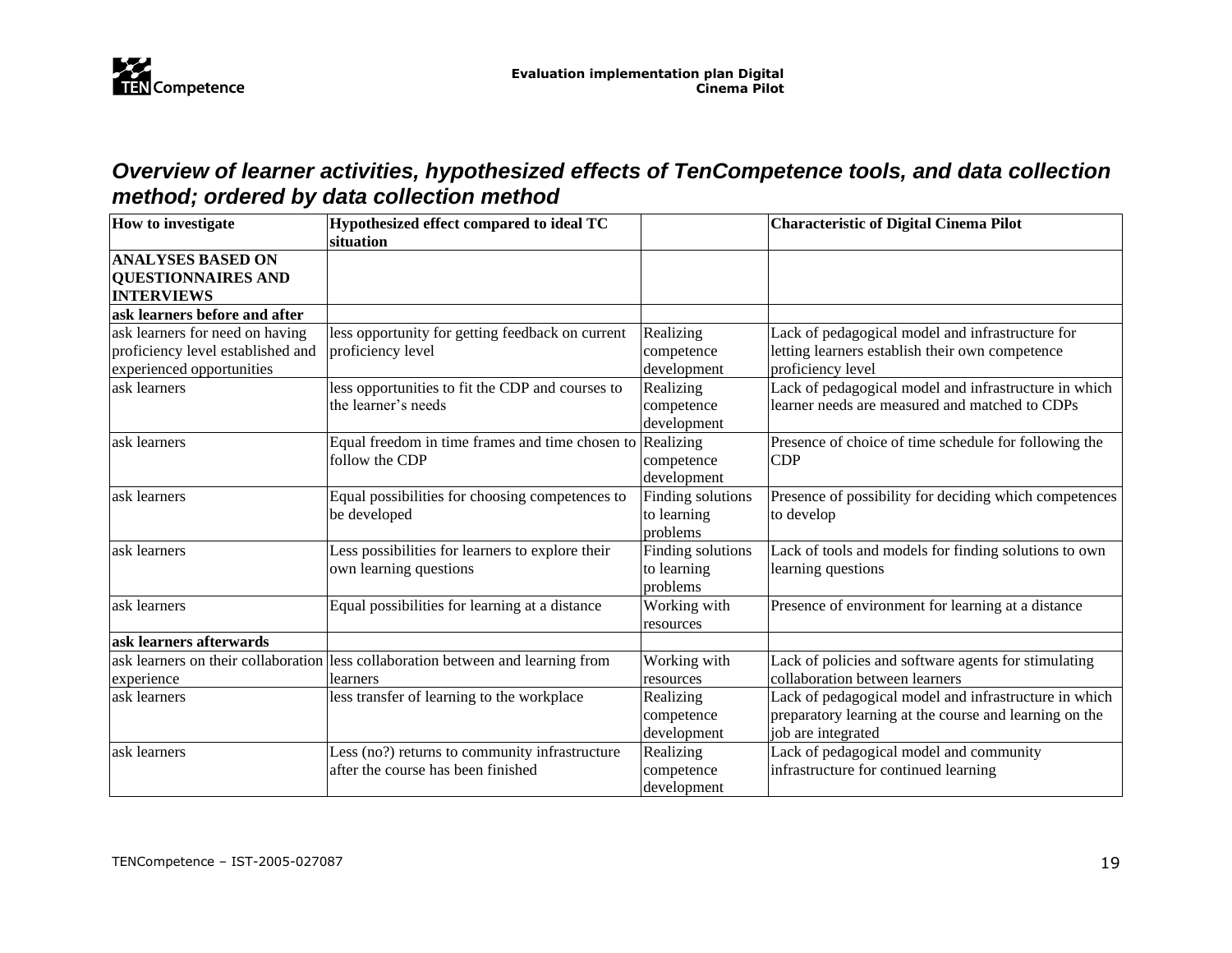

| How to investigate                | Hypothesized effect compared to ideal TC         |              | <b>Characteristic of Digital Cinema Pilot</b>          |
|-----------------------------------|--------------------------------------------------|--------------|--------------------------------------------------------|
|                                   | situation                                        |              |                                                        |
| ask learners on problems          | more technical problems in creating learning     | Working with | Lack of software specifically aimed at creating and    |
| experienced                       | resources and in using them                      | resources    | using learning resources, units of learning and        |
|                                   |                                                  |              | competence development programs                        |
| ask learners                      | Less opportunity for the learner for competence  | Competence   | Lack of software solutions (and models?) for           |
|                                   | management                                       | management   | competence management                                  |
| ask learners                      | Less opportunity to follow the development of    | Competence   | Lack of software solutions (and models?) for           |
|                                   | the learner and to (self-)steer this development | management   | competence management                                  |
| ask teachers                      |                                                  |              |                                                        |
| ask teachers                      | Less opportunity to follow the development of    | Competence   | Lack of software solutions (and models?) for           |
|                                   | the learner and to (self-)steer this development | management   | competence management                                  |
| ask organisation of learner       |                                                  |              |                                                        |
| ask organisations of learners     | less transfer of learning to the workplace       | Realizing    | Lack of pedagogical model and infrastructure in which  |
|                                   |                                                  | competence   | preparatory learning at the course and learning on the |
|                                   |                                                  | development  | job are integrated                                     |
| ask content providers             |                                                  |              |                                                        |
| ask content providers on          | more technical problems in creating learning     | Working with | Lack of software specifically aimed at creating and    |
| problems experienced              | resources and in using them                      | resources    | using learning resources, units of learning and        |
|                                   |                                                  |              | competence development programs                        |
| (long term) ask resource          | Less and more difficult exchange of assessment   | Working with | Lack of models for creating exchangeable assessment    |
| providers                         |                                                  | assessments  |                                                        |
| <b>ANALYSES AFTERWARDS</b>        |                                                  |              |                                                        |
| <b>BASED ON LOG DATA</b>          |                                                  |              |                                                        |
| log data                          | Equal freedom in time frames and time chosen to  | Realizing    | Presence of choice of time schedule for following the  |
|                                   | follow the CDP                                   | competence   | <b>CDP</b>                                             |
|                                   |                                                  | development  |                                                        |
| log data                          | Less (no?) returns to community infrastructure   | Realizing    | Lack of pedagogical model and community                |
|                                   | after the course has been finished               | competence   | infrastructure for continued learning                  |
|                                   |                                                  | development  |                                                        |
| comparison of assessment and      | Assessment more tied to course content, and less | Realizing    | Lack of pedagogical model (and infrastructure?) which  |
| competence standards              | to competence standards                          | competence   | separates teaching and assessment and teacher and      |
|                                   |                                                  | development  | assessor role.                                         |
| measure length of discussions in  | less collaboration between and learning from     | Working with | Lack of policies and software agents for stimulating   |
| <b>VLE</b>                        | learners                                         | resources    | collaboration between learners                         |
| investigate kind of collaboration | less collaboration between and learning from     | Working with | Lack of policies and software agents for stimulating   |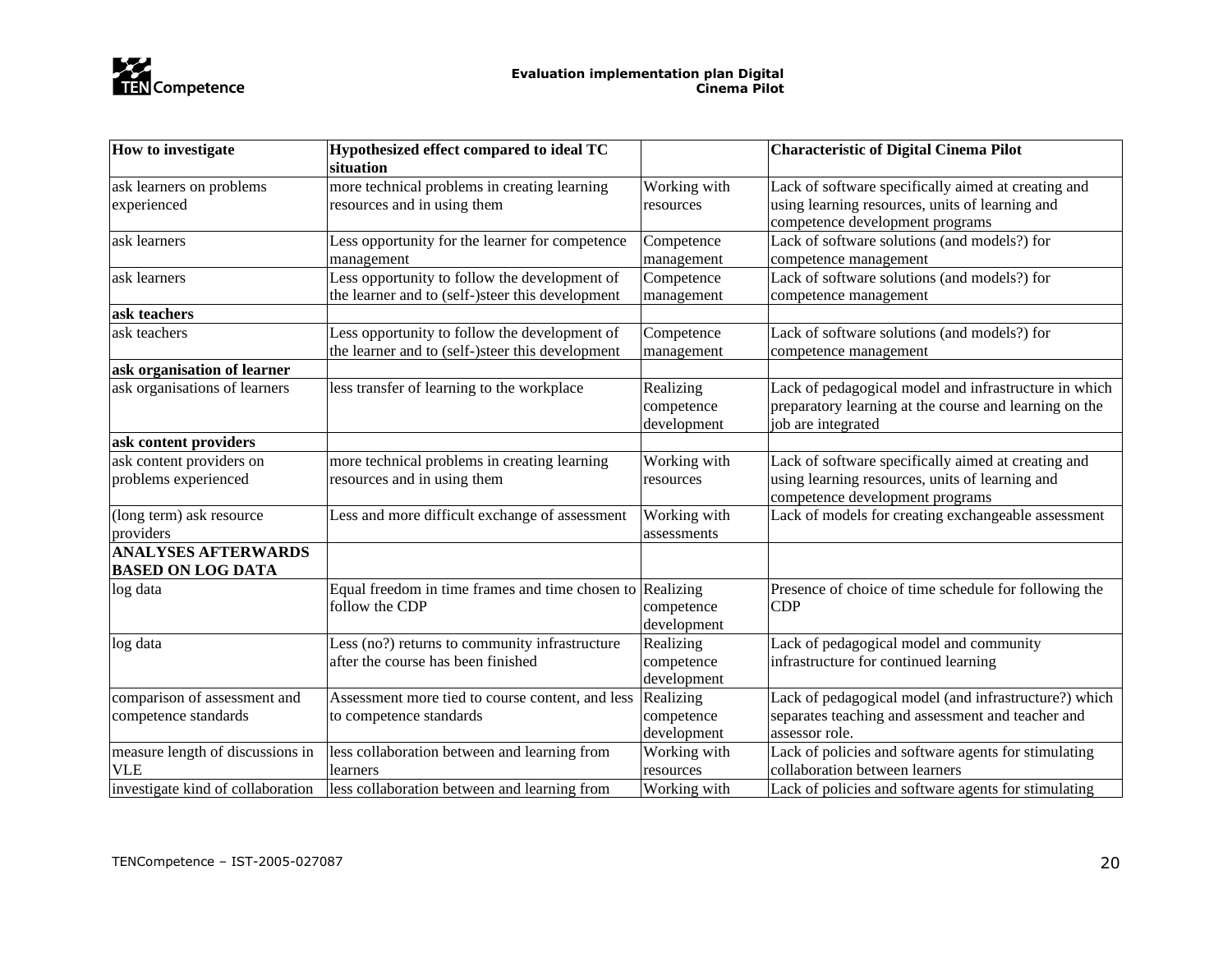

| <b>How to investigate</b>         | Hypothesized effect compared to ideal TC                                           |              | <b>Characteristic of Digital Cinema Pilot</b>         |
|-----------------------------------|------------------------------------------------------------------------------------|--------------|-------------------------------------------------------|
|                                   | situation                                                                          |              |                                                       |
| activities in VLE                 | learners                                                                           | resources    | collaboration between learners                        |
| observe use patterns in the       | more technical problems in creating learning                                       | Working with | Lack of software specifically aimed at creating and   |
| learning environment              | resources and in using them                                                        | resources    | using learning resources, units of learning and       |
|                                   |                                                                                    |              | competence development programs                       |
| examine patterns of following     | Less opportunity to follow the development of                                      | Competence   | Lack of software solutions (and models?) for          |
| <b>UoLs</b>                       | the learner and to (self-)steer this development                                   | management   | competence management                                 |
|                                   | investigate how often people only less opportunities to fit the CDP and courses to | Realizing    | Lack of pedagogical model and infrastructure in which |
| made assignments of specific      | the learner's needs                                                                | competence   | learner needs are measured and matched to CDPs        |
| <b>UoLs</b>                       |                                                                                    | development  |                                                       |
| <b>ANALYSES BASED ON</b>          |                                                                                    |              |                                                       |
| <b>OBSERVATION OF PEOPLE</b>      |                                                                                    |              |                                                       |
| observe content providers as they | more technical problems in creating learning                                       | Working with | Lack of software specifically aimed at creating and   |
| work with the tools               | resources and in using them                                                        | resources    | using learning resources, units of learning and       |
|                                   |                                                                                    |              | competence development programs                       |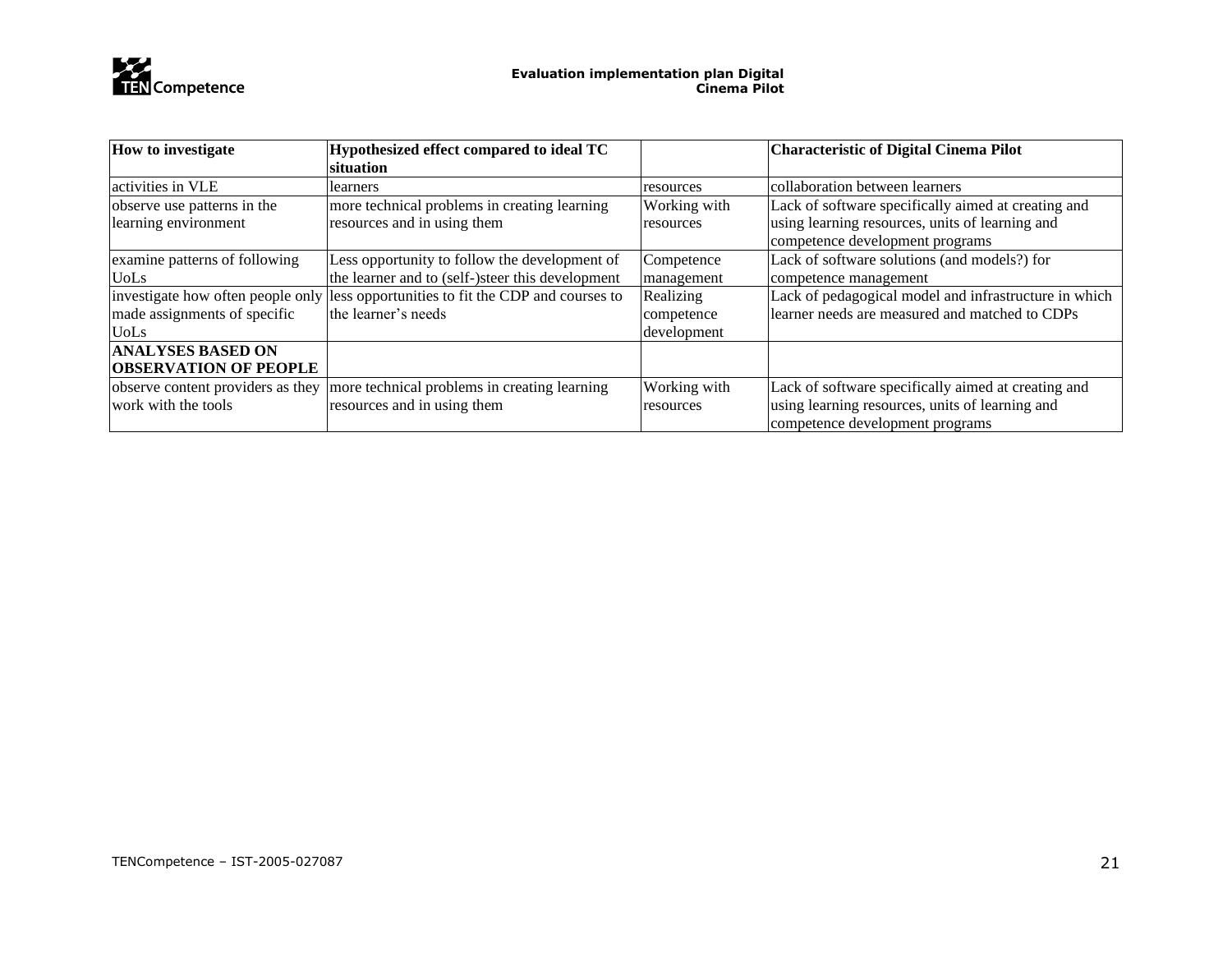# <span id="page-22-0"></span>*Instruments for evaluation of the Digital Cinema Pilot*

| Questions to participants at the<br>beginning of the pilot | Why this question?                                                                                          |
|------------------------------------------------------------|-------------------------------------------------------------------------------------------------------------|
| <b>LEARNERS</b>                                            |                                                                                                             |
| general                                                    |                                                                                                             |
|                                                            | Ask for permission to participate in To make inclusion of participant in research possible                  |
| research                                                   |                                                                                                             |
| Id-code                                                    | To make possible all measures related to competence development, in                                         |
|                                                            | which the begin situation has to be compared to a later situation                                           |
| ask learner details:                                       |                                                                                                             |
| age                                                        | To create possibilities for investigating the variety of people /                                           |
|                                                            | situations for which the TenCompetence system is meant                                                      |
| sex                                                        | To create possibility for investigating gender differences;                                                 |
|                                                            | To create possibilities for investigating the variety of people /                                           |
|                                                            | situations for which the TenCompetence system is meant                                                      |
| education                                                  | To create possibilities for investigating the variety of people /                                           |
|                                                            | situations for which the TenCompetence system is meant                                                      |
| years of work experience                                   | To create possibilities for investigating the variety of people /                                           |
|                                                            | situations for which the TenCompetence system is meant                                                      |
|                                                            | To investigate hypothesized effect of less opportunities to fit the CDP                                     |
|                                                            | and courses to the learner's needs                                                                          |
| Learner's proficiency:                                     |                                                                                                             |
| own estimation of current                                  | To create possibilities for investigating the variety of people /                                           |
| proficiency level??                                        | situations for which the TenCompetence system is meant                                                      |
|                                                            | To investigate hypothesized effect of less opportunities to fit the CDP                                     |
|                                                            | and courses to the learner's needs;                                                                         |
|                                                            | To investigate hypothesized effect of less opportunity for getting                                          |
|                                                            | feedback on current proficiency level                                                                       |
|                                                            | To create possibilities for measuring the learner's competence                                              |
|                                                            | development                                                                                                 |
|                                                            | To create possibilities for investigating the effects on the variety of                                     |
|                                                            | people / situations for which the TenCompetence system is meant                                             |
|                                                            | To investigate the hypothesized effect of less opportunity for the                                          |
|                                                            | learner for competence management                                                                           |
|                                                            | To investigate the hypothesized effect of less opportunity to follow the                                    |
|                                                            | development of the learner and to (self-)steer this development                                             |
| Experience with learning at a                              | To create possibilities for investigating the effects on the variety of                                     |
| distance                                                   | people / situations for which the TenCompetence system is meant                                             |
| <b>Learner</b> needs:                                      |                                                                                                             |
| Diagnose learner needs                                     | To investigate the hypothesized effect of less opportunities to fit the                                     |
|                                                            | CDP and courses to the learner's needs                                                                      |
|                                                            | To investigate the hypothesized effect of less possibilities for learners                                   |
|                                                            | to explore their own learning questions                                                                     |
|                                                            | To investigate the hypothesized absence of an effect in possibilities for                                   |
|                                                            | choosing competences to be developed                                                                        |
|                                                            | To investigate the hypothesized effect of less opportunity for the                                          |
|                                                            | learner for competence management                                                                           |
| Specify learning objectives                                | To investigate the hypothesized effect of less opportunities to fit the                                     |
|                                                            | CDP and courses to the learner's needs                                                                      |
|                                                            | motivation for following the course To investigate the hypothesized effect of less opportunities to fit the |
|                                                            | CDP and courses to the learner's needs                                                                      |
| learning style?                                            | To investigate the hypothesized effect of less opportunities to fit the                                     |

**Questions to participants at the Why this question?**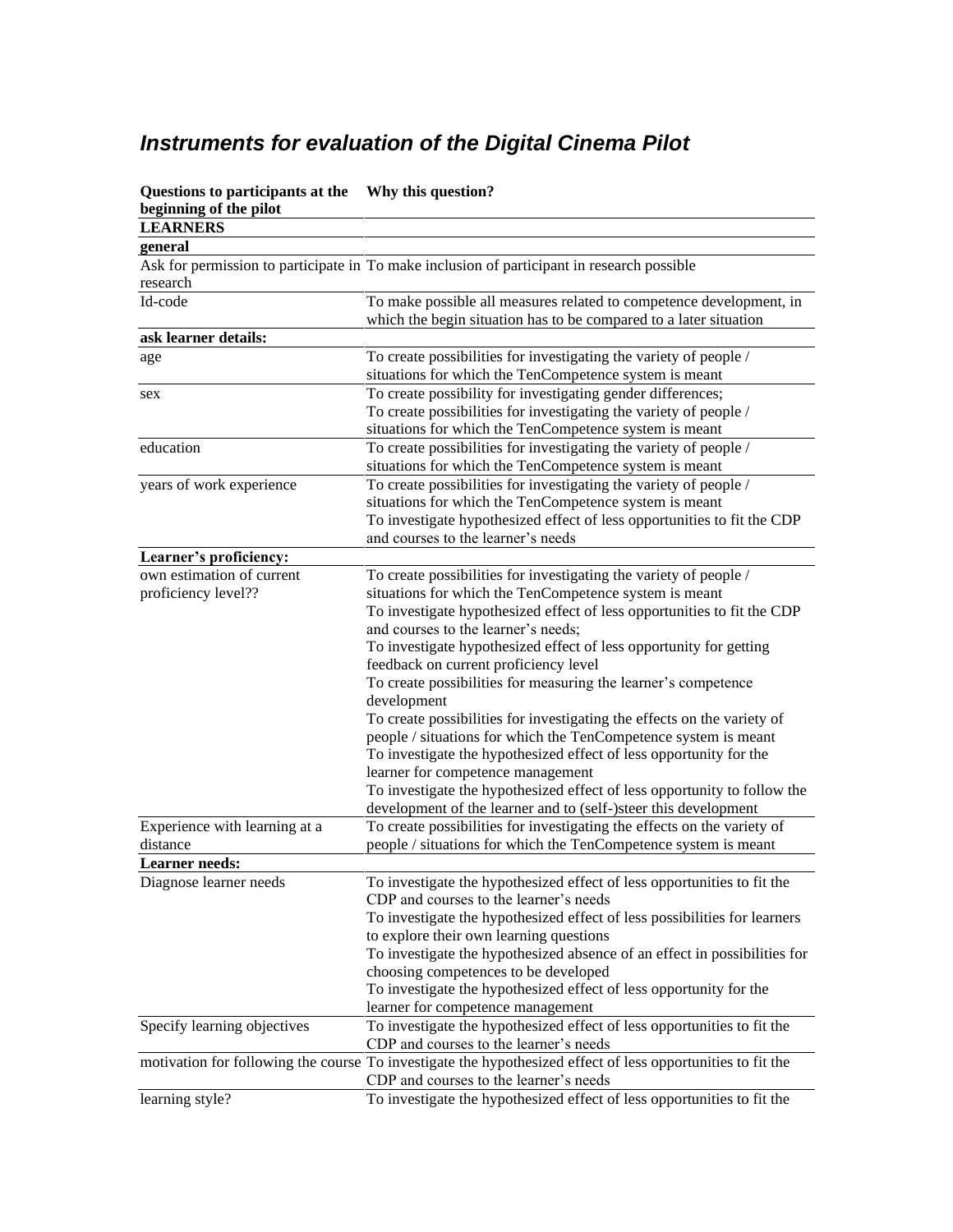

CDP and courses to the learner's needs

| <b>Learner conditions:</b>          |                                                                                                      |  |
|-------------------------------------|------------------------------------------------------------------------------------------------------|--|
| time schedule, freedom              | To investigate the hypothesized absence of an effect in freedom of                                   |  |
|                                     | choice of time frames and time chosen to follow the CDP                                              |  |
| amount of time to be spent on the   | To investigate the hypothesized absence of an effect in freedom of                                   |  |
| course                              | choice of time frames and time chosen to follow the CDP                                              |  |
| Equipment at home / workplace       | To create possibilities for investigating the effects on the variety of                              |  |
|                                     | people / situations for which the TenCompetence system is meant                                      |  |
| Learner & organisation              |                                                                                                      |  |
| involvement of employer (time,      | To investigate hypothesized effect of less transfer of learning to the                               |  |
| need etc.)                          | workplace                                                                                            |  |
|                                     |                                                                                                      |  |
| <b>Teachers:</b>                    |                                                                                                      |  |
| Experience with ICT                 | To create possibilities for investigating the effects on the variety of                              |  |
|                                     | people / situations for which the TenCompetence system is meant                                      |  |
| Experience with teaching at a       | To create possibilities for investigating the effects on the variety of                              |  |
| distance                            | people / situations for which the TenCompetence system is meant                                      |  |
| Experience with teaching/guiding    | To create possibilities for investigating the effects on the variety of                              |  |
| professionals                       | people / situations for which the TenCompetence system is meant                                      |  |
| Experience with flexible learning   | To create possibilities for investigating the effects on the variety of                              |  |
|                                     | people / situations for which the TenCompetence system is meant                                      |  |
| <b>Developers</b>                   |                                                                                                      |  |
| Prior experience                    |                                                                                                      |  |
| Experience with development of      | To create possibilities for investigating the effects on the variety of                              |  |
| digital learning materials          | people / situations for which the TenCompetence system is meant                                      |  |
| Experience with development of      | To create possibilities for investigating the effects on the variety of                              |  |
| distance learning materials         | people / situations for which the TenCompetence system is meant                                      |  |
| Experience with development of      | To create possibilities for investigating the effects on the variety of                              |  |
| flexible learning                   | people / situations for which the TenCompetence system is meant                                      |  |
| Experience with development of      | To create possibilities for investigating the effects on the variety of                              |  |
| materials for professional learning | people / situations for which the TenCompetence system is meant                                      |  |
| Experience with development of      | To create possibilities for investigating the effects on the variety of                              |  |
|                                     | materials for collaborative learning people / situations for which the TenCompetence system is meant |  |
| <b>Current pilot</b>                |                                                                                                      |  |
| Experiences in creating the         | To investigate the hypothesized effect of more technical problems in                                 |  |
| learning resources, units of        | creating learning resources and in using them                                                        |  |
| learning, CDPs, assessment          | To investigate the hypothesized effect of assessment more tied to                                    |  |
|                                     | course content, and less to competence standards                                                     |  |
| Problems in creating these          | To investigate the hypothesized effect of more technical problems in                                 |  |
|                                     | creating learning resources and in using them                                                        |  |
| Possibilities for exchanging the    | To investigate the hypothesized effect of less and more difficult                                    |  |
| assessments made                    | exchange of assessment                                                                               |  |
| Description of the knowledge        | To enable a thorough understanding of the pilot in its context.                                      |  |
| resources, learning activities,     |                                                                                                      |  |
| roles etc at the beginning.         |                                                                                                      |  |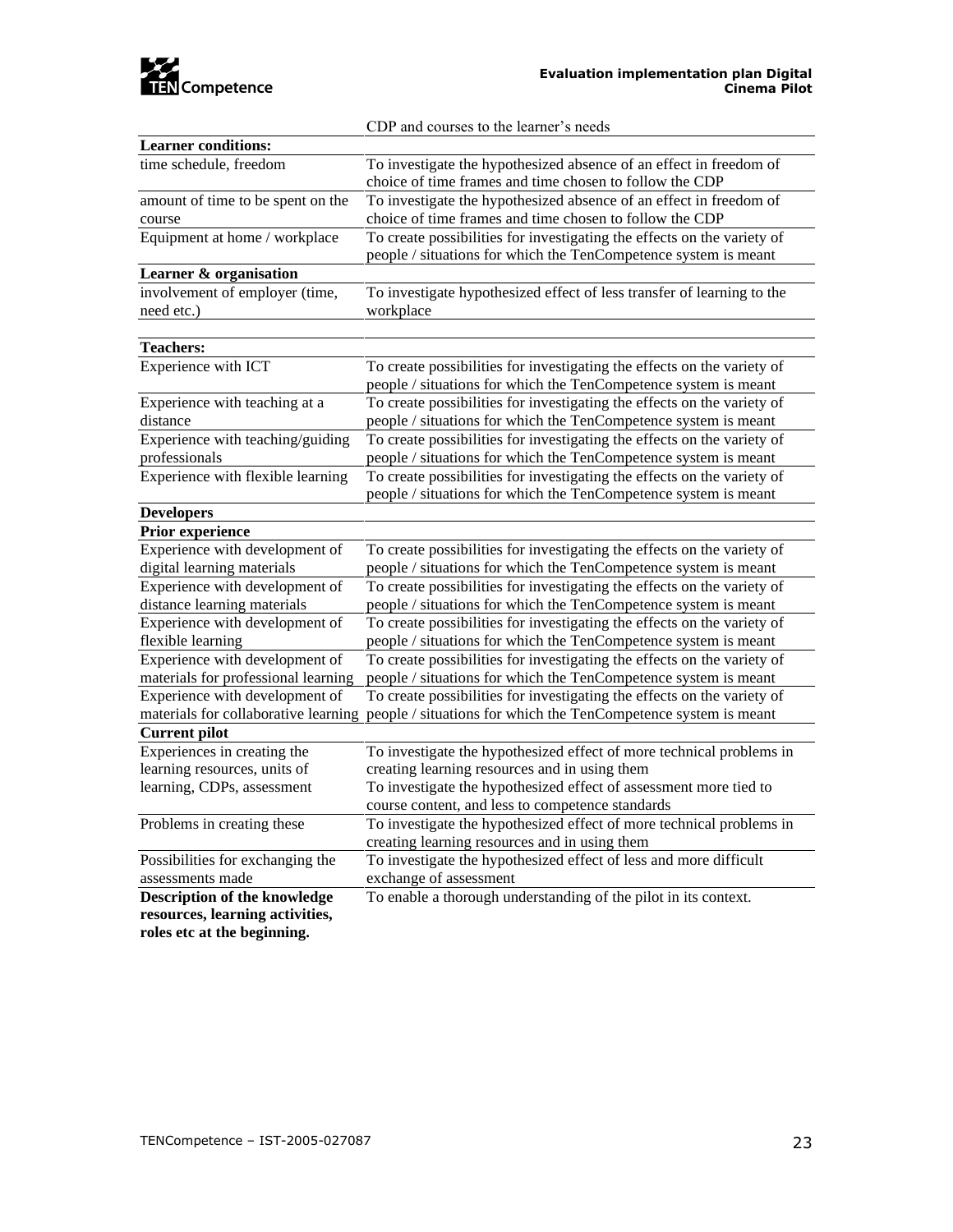# *Questions covered by questionnaires at beginning of Digital Cinema Pilot*

<span id="page-24-0"></span>

| yes Characteristic of Digital Cinema Pilot                                                                                                              | Hypothesized effect compared to ideal TC<br>situation                                   | How to investigate                                                                                                                                                                           |
|---------------------------------------------------------------------------------------------------------------------------------------------------------|-----------------------------------------------------------------------------------------|----------------------------------------------------------------------------------------------------------------------------------------------------------------------------------------------|
| <b>Realizing competence development</b>                                                                                                                 |                                                                                         |                                                                                                                                                                                              |
| X Lack of pedagogical model and infrastructure in which<br>preparatory learning at the course and learning on the job are<br>integrated                 | less transfer of learning to the workplace                                              | ask learners<br>ask organisations of learners                                                                                                                                                |
| X Lack of pedagogical model and infrastructure in which learner less opportunities to fit the CDP and courses<br>needs are measured and matched to CDPs | to the learner's needs                                                                  | ask learners<br>investigate how often people only made<br>assignments of specific UoLs                                                                                                       |
| X Presence of choice of time schedule for following the CDP                                                                                             | Equal freedom in time frames and time<br>chosen to follow the CDP                       | ask learners<br>log data                                                                                                                                                                     |
| X Lack of pedagogical model and infrastructure for letting<br>learners establish their own competence proficiency level                                 | less opportunity for getting feedback on<br>current proficiency level                   | ask learners for need on having proficiency<br>level established and experienced<br>opportunities                                                                                            |
| X Lack of pedagogical model (and infrastructure?) which<br>separates teaching and assessment and teacher and assessor<br>role.                          | Assessment more tied to course content, and<br>less to competence standards             | comparison of assessment and competence<br>standards                                                                                                                                         |
| Lack of pedagogical model and community infrastructure for<br>continued learning                                                                        | Less (no?) returns to community<br>infrastructure after the course has been<br>finished | ask learners<br>log data                                                                                                                                                                     |
| <b>Working with resources</b>                                                                                                                           |                                                                                         |                                                                                                                                                                                              |
| $X$ Lack of policies and software agents for stimulating<br>collaboration between learners                                                              | less collaboration between and learning from<br>learners                                | measure length of discussions in VLE<br>investigate kind of collaboration activities<br>in VLE<br>ask learners on their collaboration<br>experience                                          |
| X Lack of software specifically aimed at creating and using<br>learning resources, units of learning and competence<br>development programs             | more technical problems in creating learning<br>resources and in using them             | ask content providers on problems<br>experienced<br>observe content providers as they work<br>with the tools<br>ask learners on problems experienced<br>observe use patterns in the learning |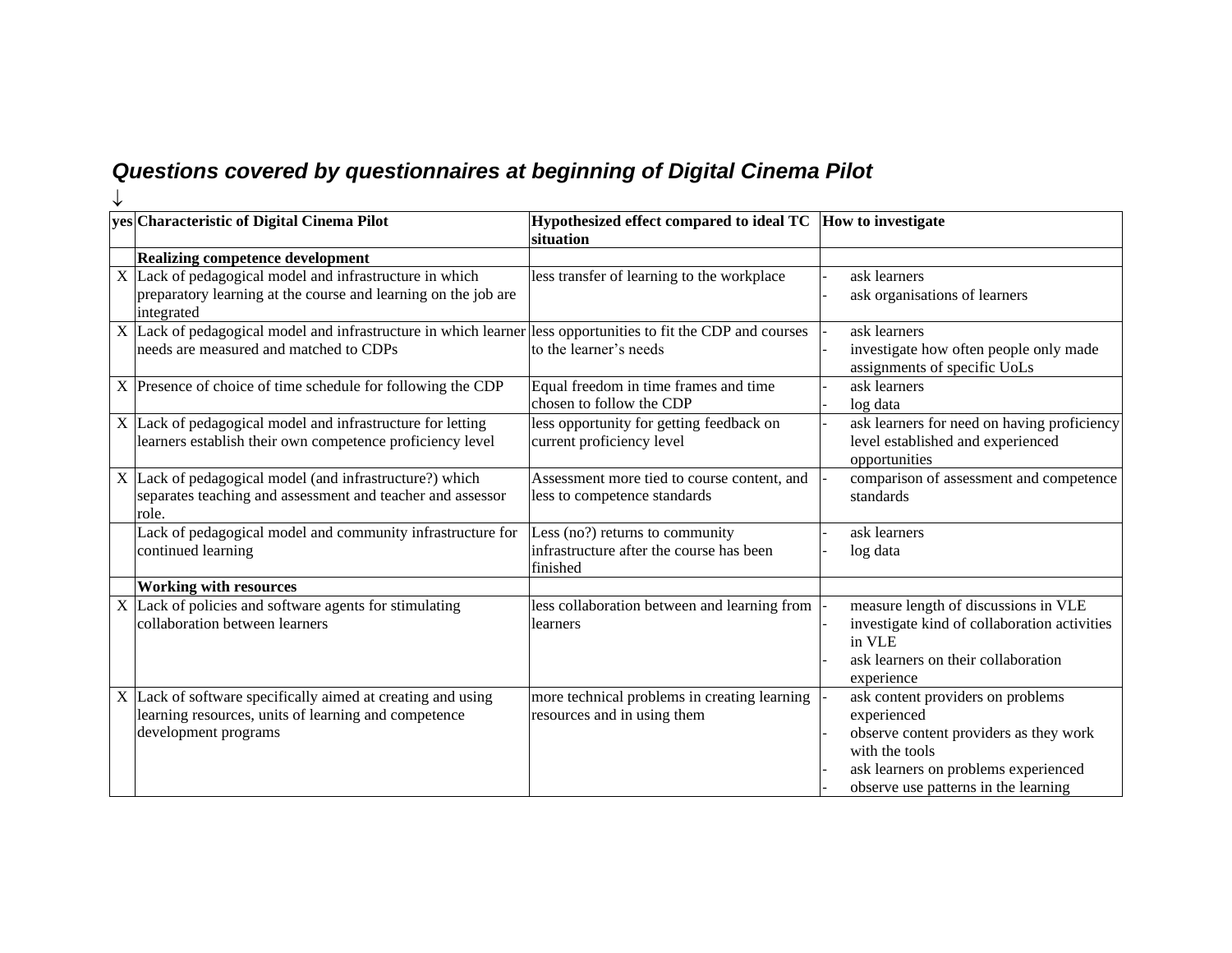

|                                                                                                                   |                                                | environment                        |
|-------------------------------------------------------------------------------------------------------------------|------------------------------------------------|------------------------------------|
| Presence of environment for learning at a distance                                                                | Equal possibilities for learning at a distance | ask learners                       |
| <b>Working with assessments</b>                                                                                   |                                                |                                    |
| X Lack of models for creating exchangeable assessment                                                             | Less and more difficult exchange of            | (long term) ask resource providers |
|                                                                                                                   | assessment                                     |                                    |
| <b>Finding solutions to learning problems</b>                                                                     |                                                |                                    |
| X Lack of tools and models for finding solutions to own learning Less possibilities for learners to explore their |                                                | ask learners                       |
| questions                                                                                                         | own learning questions                         |                                    |
| X Presence of possibility for deciding which competences to                                                       | Equal possibilities for choosing competences   | ask learners                       |
| develop                                                                                                           | to be developed                                |                                    |
| Competence management                                                                                             |                                                |                                    |
| X Lack of software solutions (and models?) for competence                                                         | Less opportunity for the learner for           | ask learners                       |
| management                                                                                                        | competence management                          |                                    |
| X Lack of software solutions (and models?) for competence                                                         | Less opportunity to follow the development     | examine patterns of following UoLs |
| management                                                                                                        | of the learner and to (self-)steer this        | ask learners                       |
|                                                                                                                   | development                                    | ask teachers                       |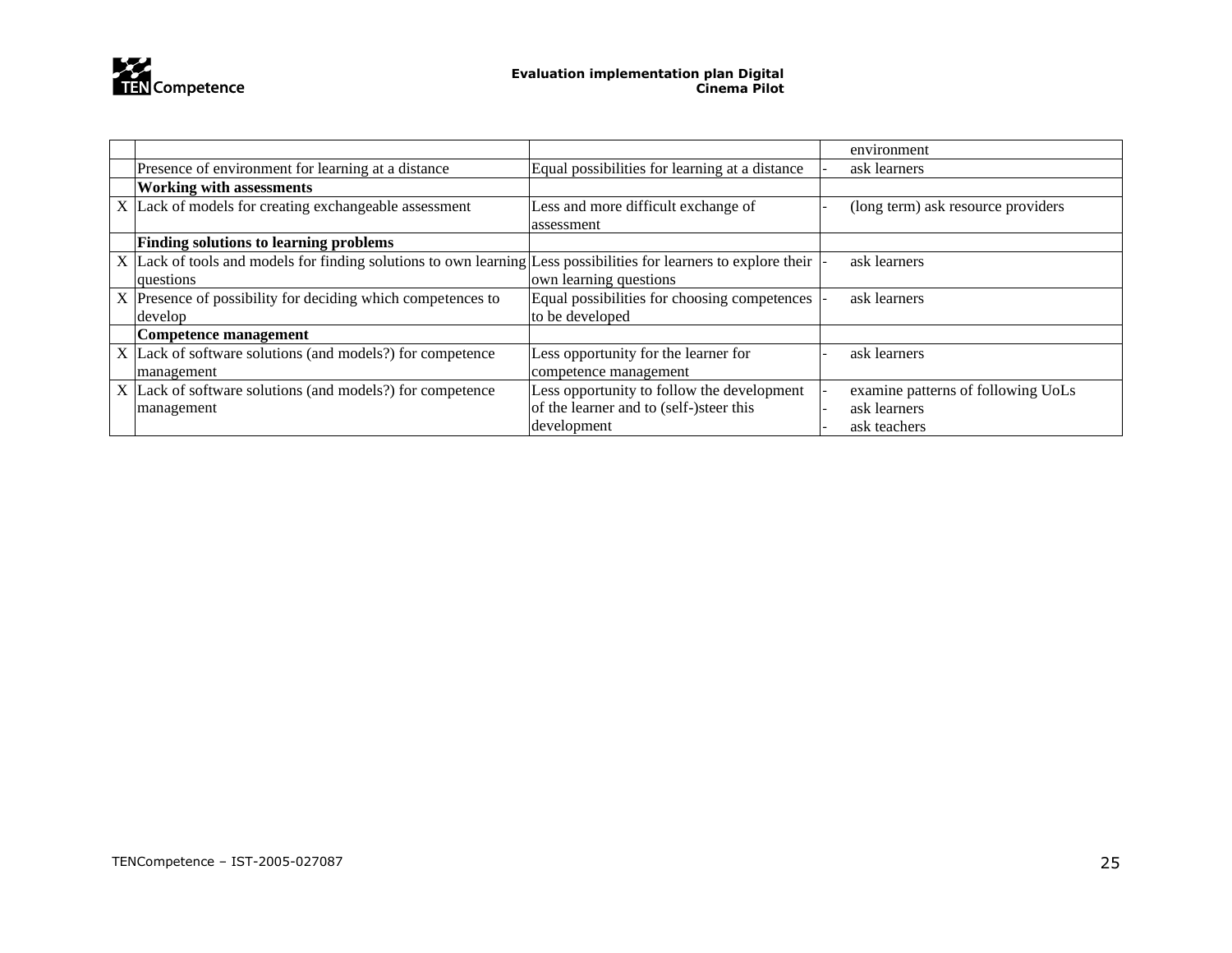## <span id="page-26-0"></span>*Questionnaires evaluation Digital Cinema pilot*

Questionnaires to be filled in before the start of the pilot

Contains questionnaires to be filled in by:

- learners
- teachers in their role of guiding the learning process
- teachers in their role of developing content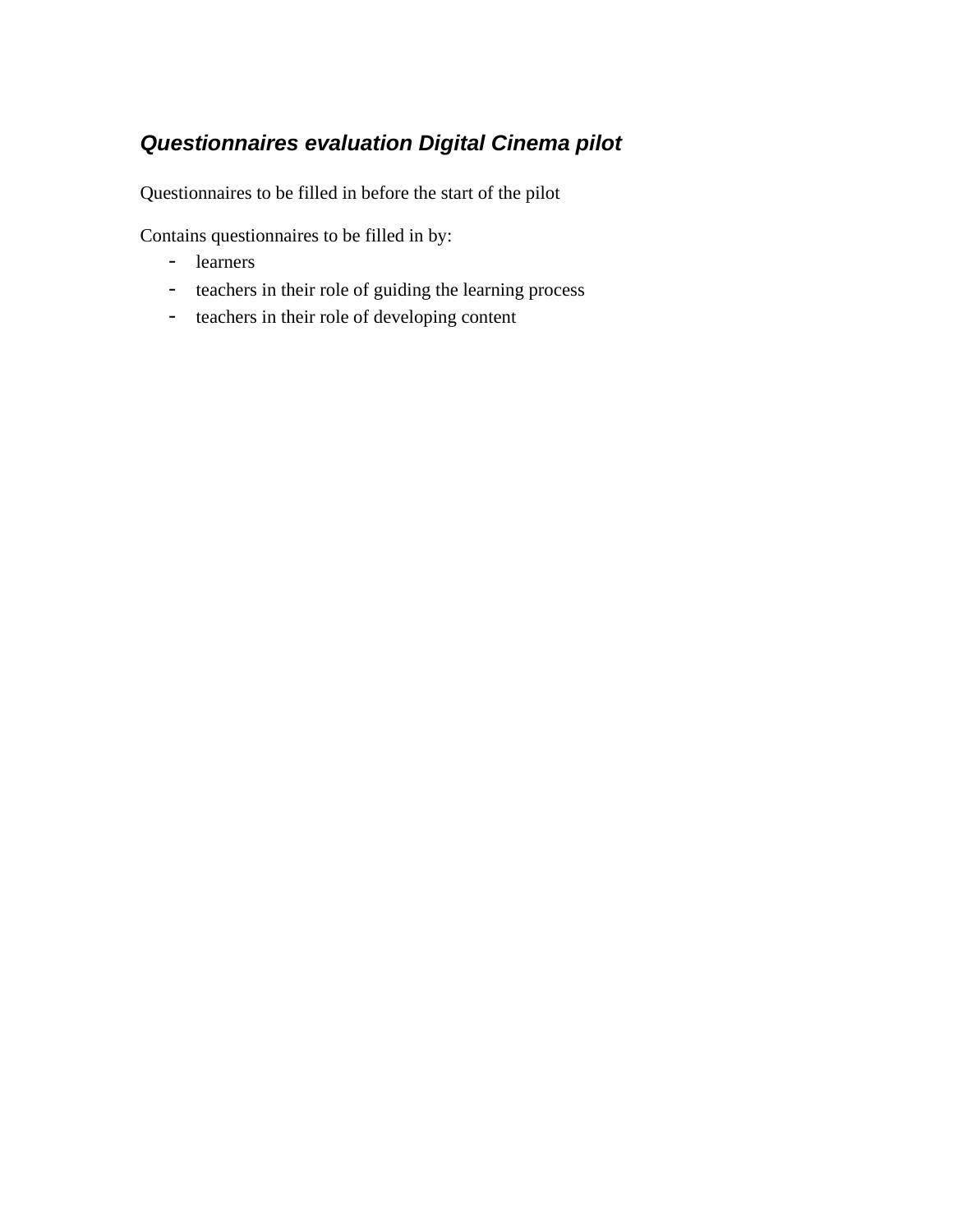### <span id="page-27-0"></span>*Questionnaire to the learners in the Digital Cinema pilot*

Dear participant in the Digital Cinema Pilot,

Thank you for participating in the Digital Cinema Pilot. The Digital Cinema Pilot is a pilot within the TenCompetence project, which aims at establishing an infrastructure for life-long competence development. As the infrastructure is under development, it is very important for us to evaluate how the infrastructure is used in the Digital Cinema Pilot. As part of the evaluation, we have set-up this questionnaire. It is our intention to supplement this questionnaire by a questionnaire at the end of the Digital Cinema Pilot. Your participation in this evaluation would be highly appreciated, as feedback from the pilot participants is our main source for improving the infrastructure. We would therefore like to ask you to fill in this questionnaire. Please note that by filling in and returning this questionnaire to us, you grant us permission to use your questionnaire for evaluation of the pilot only. The data you provide through this questionnaire will not be used for any other purpose; they will be used by the evaluation researchers only and not be distributed to anyone else. Thank you for your participation!

The questionnaire includes several question types:

- $\Box$  indicates that you have to fill-in a short answer; sub questions of this type are preceded by a '-'.
- <u>\_\_\_\_\_\_\_\_\_\_\_\_\_\_\_\_\_\_\_\_\_\_\_\_\_\_\_\_\_\_\_\_</u> indicates that you can type in longer text.
- \_\_\_ /\_\_\_ indicates that you have to choose one of several answers; you can either circle the correct answer, or strike-through or remove the incorrect answer.
- $\circ$  a round box ' $\circ$ ' indicates that you have to choose one of the available answers
- $\Box$  a square box ' $\Box$ ' indicates that you can choose several answers; tick all answers that apply.

#### **Identification**

- 1. Please provide us with the following few digits that are unique to you. This will enable us to compare the answers on a questionnaire at the end of the course to the answers you provide now, without making anything visible about your identity.
- last two digits of your phone number:  $\overline{\phantom{a}}$
- day of the month on which you were born:
- last two digits of your bank account:

#### **Background**

- 2. How old are you?  $\angle$  \_ years old
- 3. What is your sex?
- o female
- o male
- 4. In which country do you live?
- 5. What is the highest educational degree that you earn: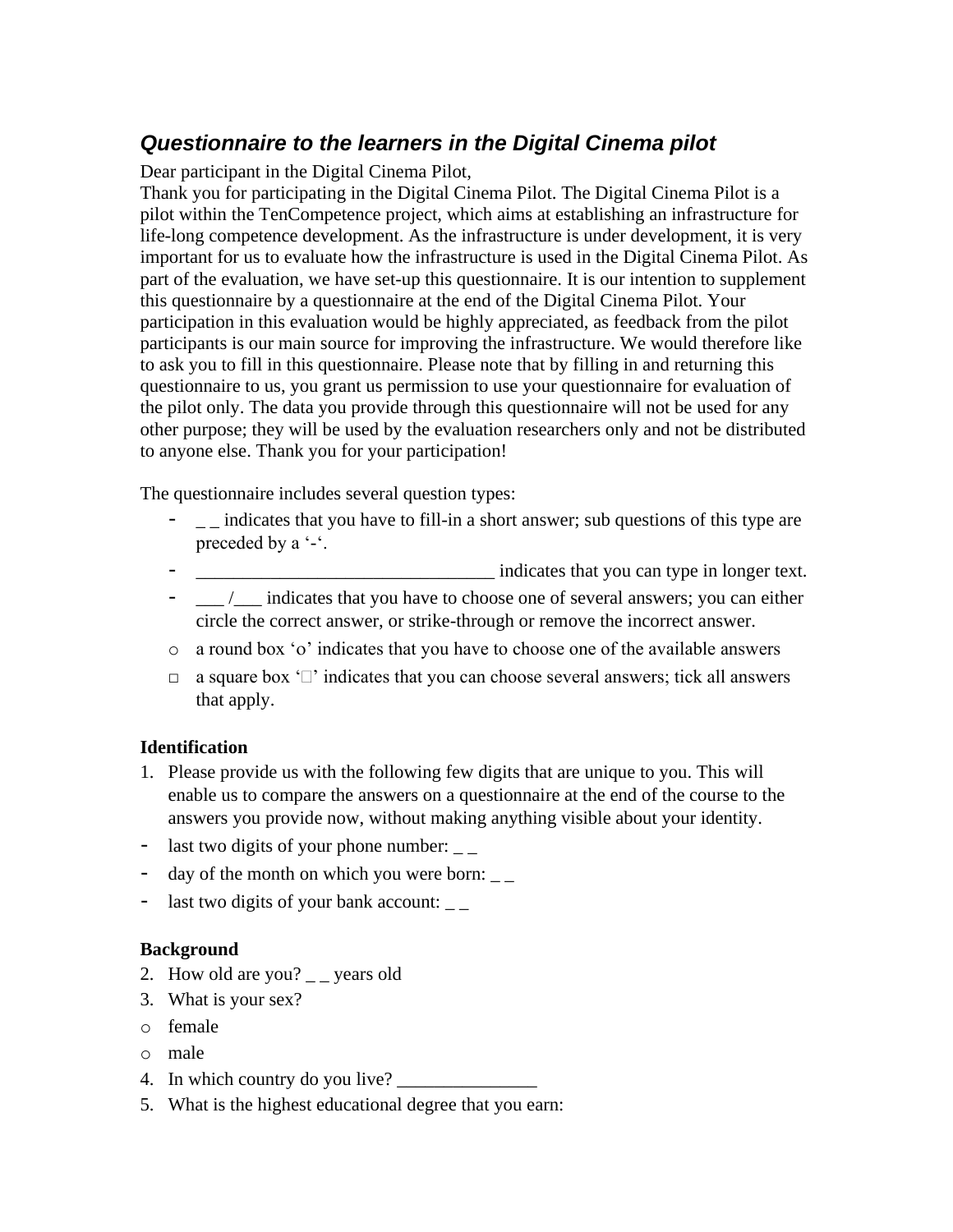

- o primary school
- o secondary school
- o secondary vocational education
- o higher vocational education
- o bachelor's degree
- o university master's degree
- o PhD
- 6. What is your profession? I am a  $\Box$

#### **Experience**

- 7. How would you describe your experience with distance learning?
- I have followed  $\overline{\phantom{a}}$  courses / modules etc. through distance learning.
- 8. Which of the following describes you as an Internet user best? Please select only one answer:
- $\circ$  I am a heavy user on a daily basis; any function that can be done through the Internet instead of traditionally, I will perform through the Internet, for example shopping, banking, web logs, conferencing.
- o I would consider myself a moderate user, with regular once a week to daily use of common functions such as email, web browsing, chat.
- $\circ$  I am a very limited user, using the Internet less than once a week, and only if absolutely necessary.
- 9. Which statement describes your experience with using webbased discussion forums best? Please select only one answer:
- o I have never participated in a web based forum
- o I have occasionally contributed to web based forums
- o I often use web based forums as a means for communication
- 10. Which statement describes your experience with using weblogs as a means of communication best? Please select only one answer:
- o I have never created a web log entry
- o I have occasionally reacted in discussions on web logs
- o I often use web logs often as a means for communication
- 11. How many years of work experience in the cinema profession do you have? \_ \_ years
- 12. What is your current job function?

#### **Learner needs**

How would you describe your current proficiency level with respect to working with Brainstorm eStudio, the application that will be used in working with Virtual Sets? Tick all of the answers listed below that apply to your situation:

- 13. I am able to use Brainstorm eStudio for:
- $\Box$  basic interface operations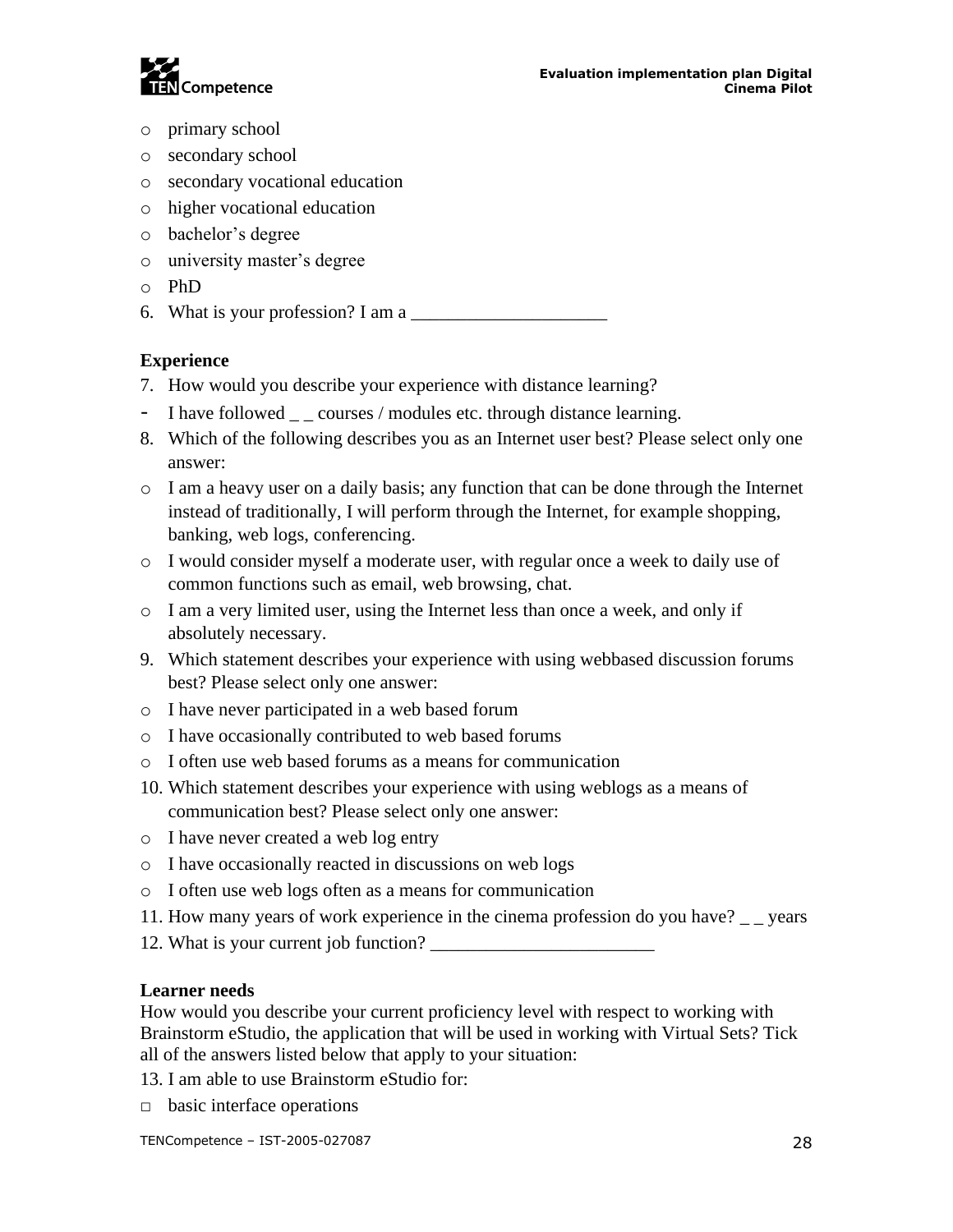

- $\Box$  primitives basic manipulation
- $\Box$  virtual object simple manipulation
- □ object basic animation
- □ object presets animation
- □ advanced animation and variables management
- □ virtual set composition
- □ sequential events management
- □ virtual set production
- □ I don't know

How would you describe your learner needs? Tick all of the answers listed below that apply to your situation.

- 14. I would like to learn or need to learn to be able to use Brainstorm eStudio for:
- □ basic interface operations
- $\Box$  primitives basic manipulation
- $\Box$  virtual object simple manipulation
- □ object basic animation
- □ object presets animation
- □ advanced animation and variables management
- $\Box$  virtual set composition
- □ sequential events management
- □ virtual set production
- $\Box$  I don't know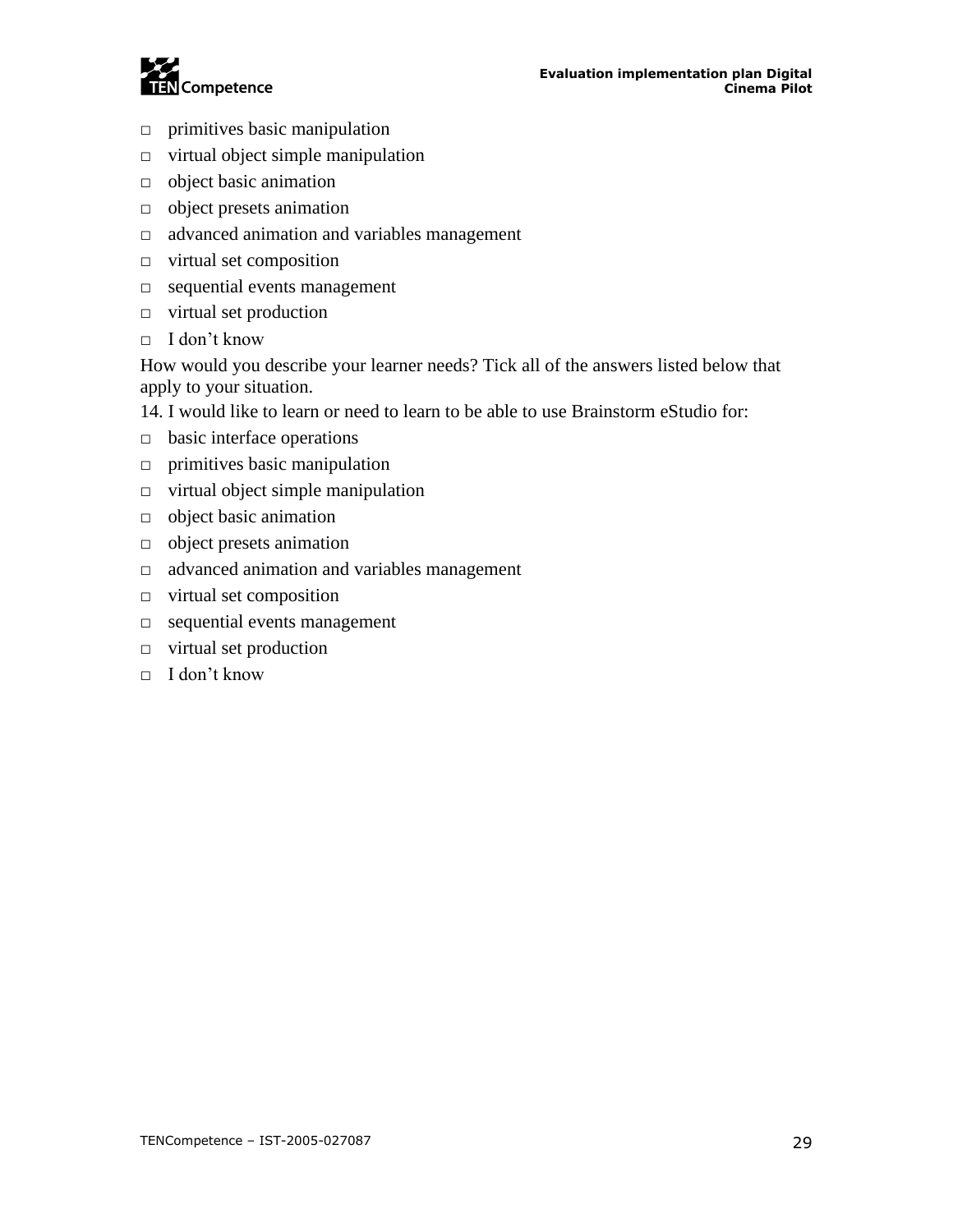

- 15. Which of the following belong to your personal learning objectives? Tick all of the answers listed below that apply to your situation.
- □ Get familiar with Brainstorm eStudio basic interface functionalities and concepts, and build a first scenario. Focus includes Mouse modes, Axis views, Desktop panel, Global lists
- $\Box$  Learn how to create and manipulate primitives along with their types and attributes.
- $\Box$  Find out how to design and manipulate virtual graphic objects. Focus includes Creating, renaming, and saving objects; Texturing, Duplication, Extruded primitives, Grouping, Text creation
- $\Box$  Learn simple animation methods with timers, bindings, and actions for virtual graphic objects. Focus also includes Folder and Icon creation, Snapshots, Object basic states, 1D evolution curve, Production list
- $\Box$  Discover advanced animation tools and methods in Brainstorm eStudio. Focus includes Creating gradients, Blending two materials, Group and matrix types, Using the presenter and group options, 3D curves
- □ Learn how to create and assemble variables, Text objects, Curves, grouping and storing simple data methods.
- $\Box$  Get familiar with integrating complex objects into virtual sets using Brainstorm eStudio. Focus includes Clipping, Merging databases
- $\Box$  Learn simple methods to construct and produce series of visual events using Brainstorm eStudio.
- $\Box$  Combine virtual objects and animations to produce simulations in a virtual set using Brainstorm eStudio.
- □ I don't know
- 16. Which of the following describe(s) apply to your situation? Tick all of the answers listed below that apply to your situation.
- $\Box$  I want to keep up to date within my existing function or job
- $\Box$  I want to study for a new function or job or improve my current job level
- $\Box$  I want to reflect on my current competences to look which functions and jobs are within my reach or to help me define new learning goals
- $\Box$  I want to improve my proficiency level of a specific competence
- □ Want some support on a non-trivial learning problem
- $\Box$  Want to explore the possibilities in a new field (learning network) to help define new learning goals
- 17. Which of the following describe(s) the involvement of your employer? Tick all of the answers listed below that apply to your situation.
- $\Box$  My employer is not involved in my following this course
- □ My employer pays this course's fee
- $\Box$  My employer has obliged me to follow this course
- $\Box$  My employer has allocated part of my working hours for following this course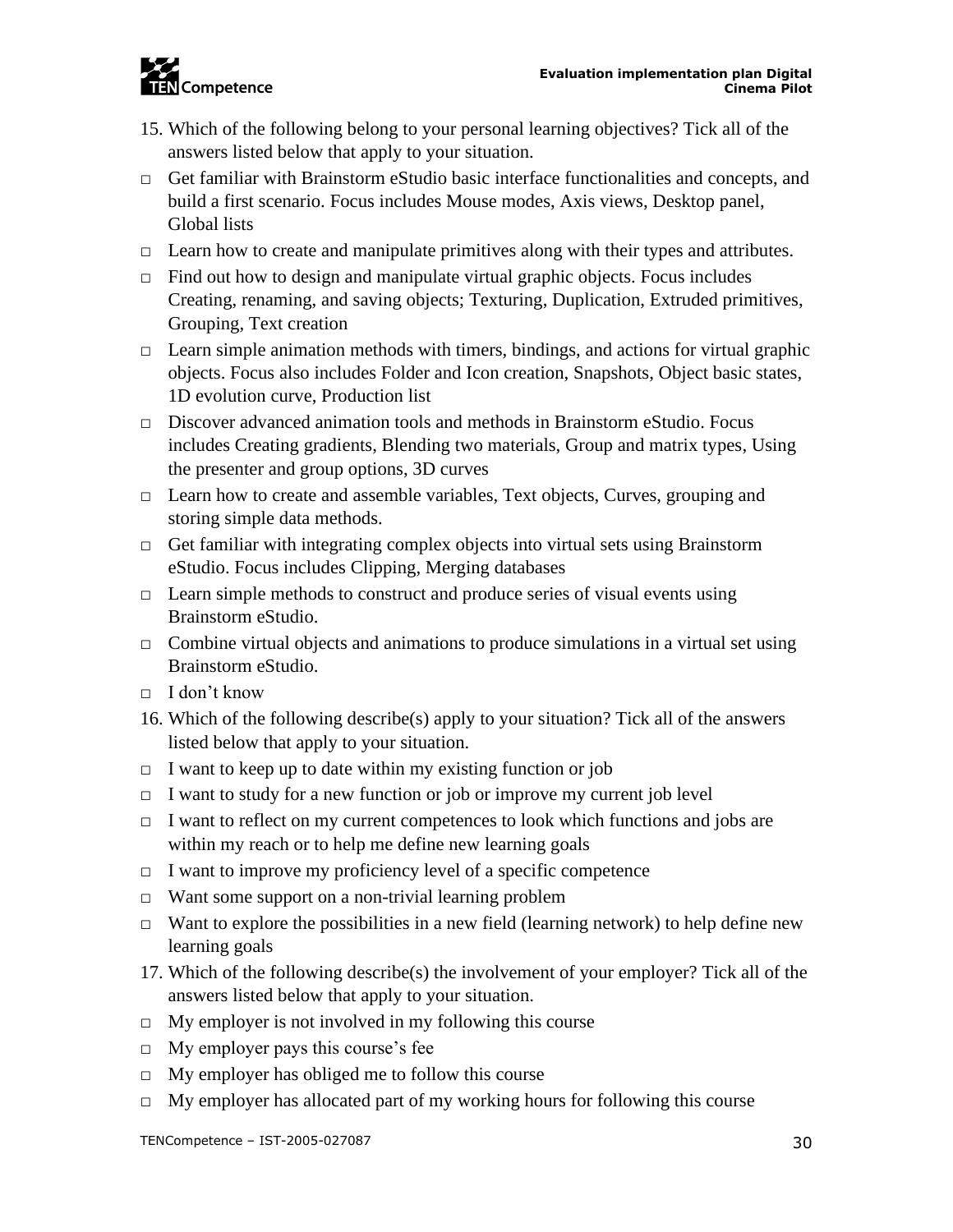

- $\Box$  Following this course successfully is necessary for me to keep my current job function
- $\Box$  Following this course successfully is necessary for me to obtain a new job function at my current employer.
- $\Box$  I follow this course as part of a trajectory for people who are unemployed or who are in danger of becoming unemployed.

#### **Learning resources**

18. How many hours per week will you be able to spend on the course? \_ \_ hours per week

The following two questions concern the equipment that you use for following the course.

- 19. Do you use your computer at home?
- o yes
- o no
- If yes,
- 20. My computer at home is best described as
- o new (less than one year old)
- o neither new nor old
- o very old (more than a few years old)
- 21. My Internet connection at home can be described as
- o slow
- o medium
- o fast
- o very fast
- 22. Do you use your computer at your work place?
- o Yes
- o No

If yes,

- 23. My computer at work is best described as
- o new (less than one year old)
- o neither new nor old
- o very old (more than a few years old)
- 24. My Internet connection at work can be described as
- o slow
- o medium
- o fast
- o very fast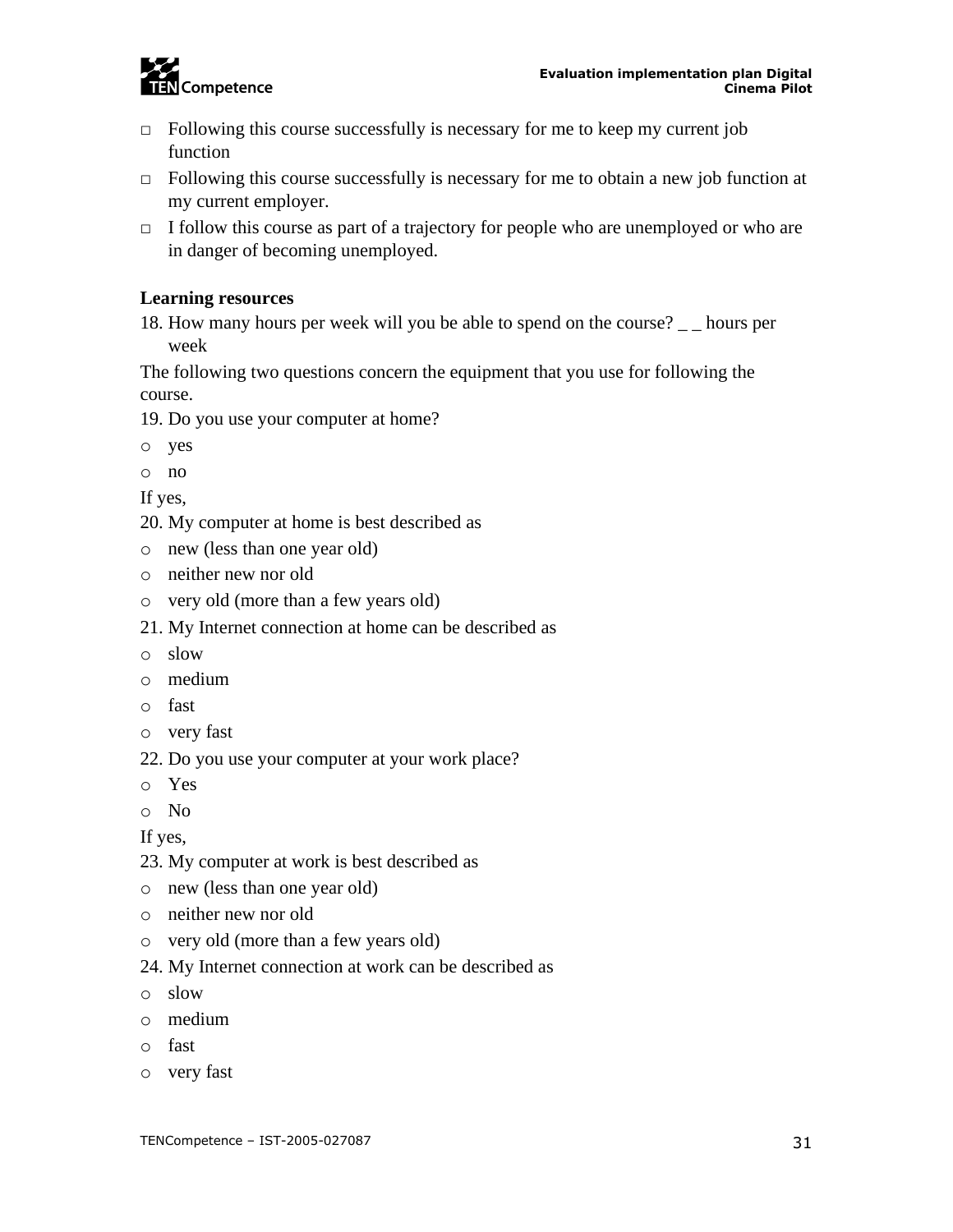

## <span id="page-32-0"></span>*Questionnaire to the teachers in the Digital Cinema Pilot [draft]*

Dear participant in the Digital Cinema Pilot,

Thank you for participating in the Digital Cinema Pilot. The Digital Cinema Pilot is a pilot within the TenCompetence project, which aims at establishing an infrastructure for life-long competence development. As the infrastructure is under development, it is very important for us to evaluate how the infrastructure is used in the Digital Cinema Pilot. As part of the evaluation, we have set-up this questionnaire. It is our intention to supplement this questionnaire by a questionnaire at the end of the Digital Cinema Pilot. Your participation in this evaluation would be highly appreciated, as feedback from the pilot participants is our main source for improving the infrastructure. We would therefore like to ask you to fill in this questionnaire. Please note that by filling in and returning this questionnaire to us, you grant us permission to use your questionnaire for evaluation of the pilot only. The data you provide through this questionnaire will not be used for any other purpose; they will be used by the evaluation researchers only and not be distributed to anyone else. Thank you for your participation!

The questionnaire includes several question types:

- $\Box$  indicates that you have to fill-in information; subquestions of this type are preceded by a '-'.
- \_\_\_ /\_\_\_ indicates that you have to make a choice; you can either circle the correct answer, or strike-through or remove the incorrect answer
- 1. Please provide us with the following few digits that are unique to you. This will enable us to compare the answers on a questionnaire at the end of the course to the answers you provide now, without making anything visible to us about your identity.
	- last two digits of your phone number:  $\overline{\phantom{a}}$
	- day of the month on which you were born:  $\frac{1}{1}$
	- last two digits of your bank account:  $\frac{1}{2}$
- 2. How old are you? vears old
- 3. What is your sex? Female / male
- 4. How many years of experience as a teacher do you have? \_ \_ years
- 5. How would you describe your experience as a teacher in distance learning?
	- I have taught  $\angle$  \_ courses / modules etc. through distance learning.
- 6. [Question on type of courses]
- 7. Which of the following describes you as an Internet user best?
- I am a heavy user on a daily basis; any function that can be done through the Internet instead of traditionally, I will perform through the Internet, for example shopping, banking, web logs, conferencing.
- I would consider myself a moderate user, with regular once a week to daily use of common functions such as email, web browsing, chat.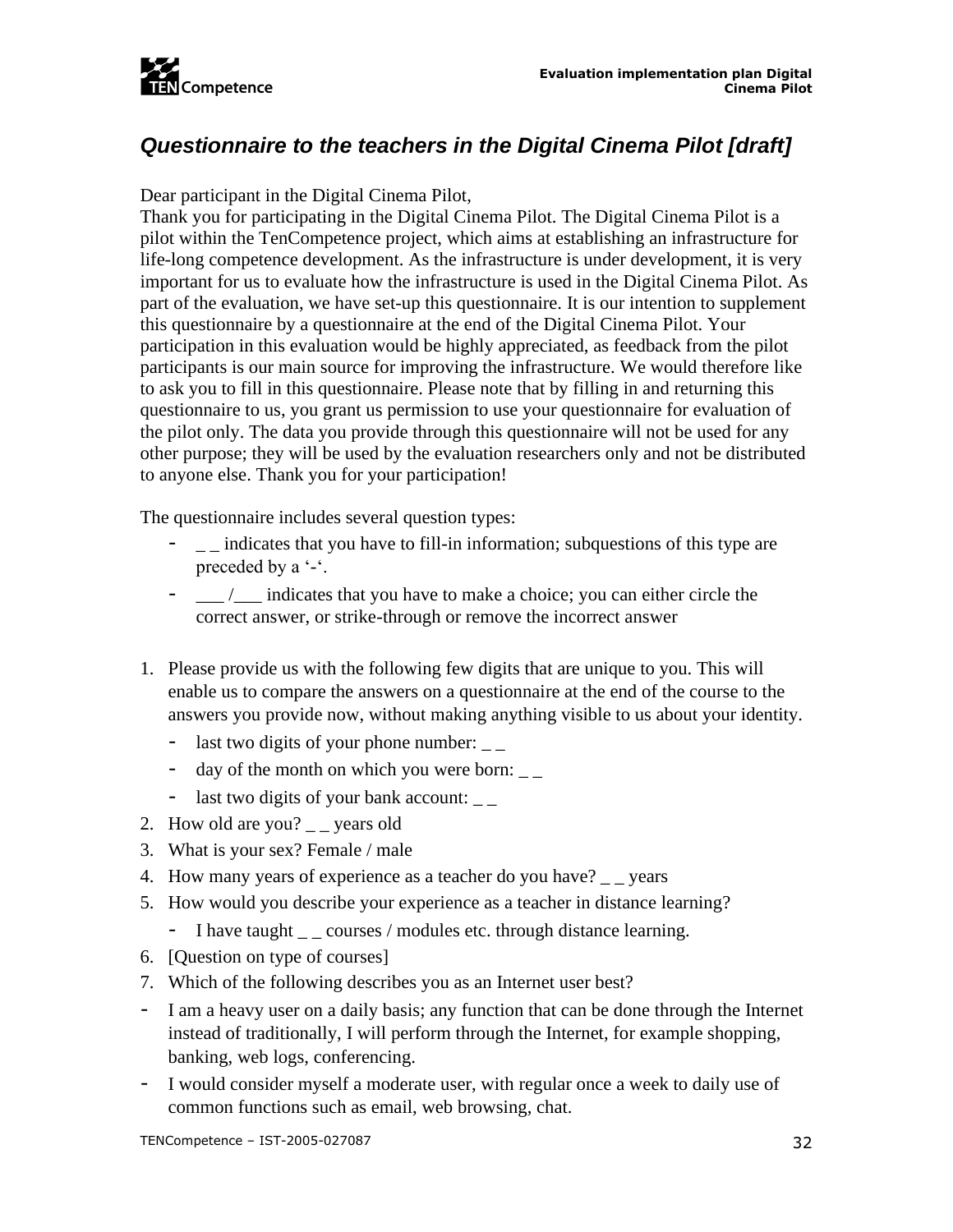

- I am a very limited user, using the Internet less than once a week, and only if absolutely necessary.
- 8. Which statement describes your experience with using webbased discussion forums best?
- I have never participated in a web based forum / I have occasionally contributed to web based forums /I often use web based forums as a means for communication
- 9. Which statement describes your experience with using weblogs as a means of communication best?
- I have never created a web log entry / I have occasionally reacted in discussions on web logs /I often use web logs often as a means for communication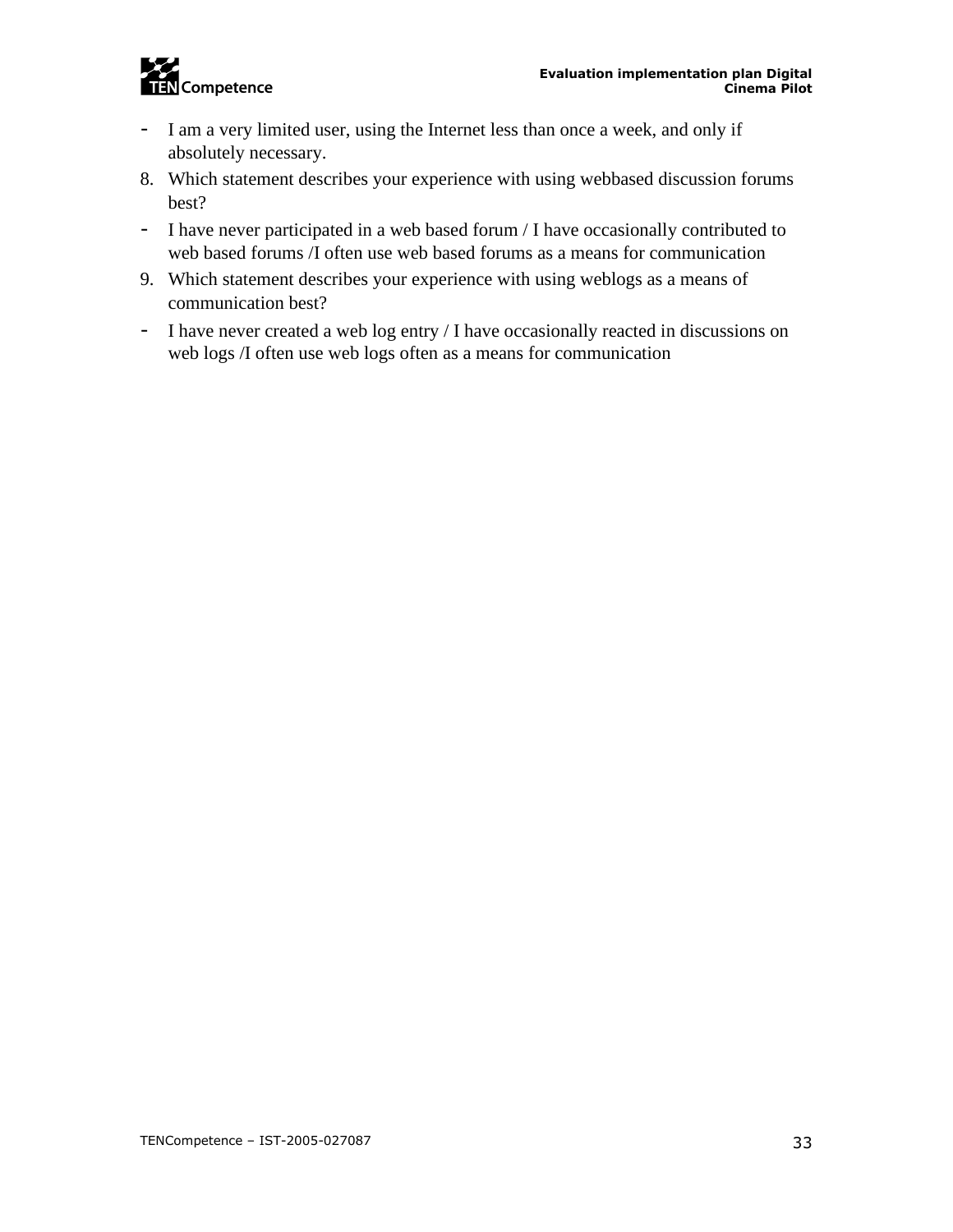

## <span id="page-34-0"></span>*Questionnaire to the developers in the Digital Cinema pilot [draft]*

Dear participant in the Digital Cinema Pilot,

Thank you for participating in the Digital Cinema Pilot. The Digital Cinema Pilot is a pilot within the TenCompetence project, which aims at establishing an infrastructure for life-long competence development. As the infrastructure is under development, it is very important for us to evaluate how the infrastructure is used in the Digital Cinema Pilot. As part of the evaluation, we have set-up this questionnaire. It is our intention to supplement this questionnaire by a questionnaire at the end of the Digital Cinema Pilot. Your participation in this evaluation would be highly appreciated, as feedback from the pilot participants is our main source for improving the infrastructure. We would therefore like to ask you to fill in this questionnaire. Please note that by filling in and returning this questionnaire to us, you grant us permission to use your questionnaire for evaluation of the pilot only. The data you provide through this questionnaire will not be used for any other purpose; they will be used by the evaluation researchers only and not be distributed to anyone else. Thank you for your participation!

The questionnaire includes several question types:

- $\Box$  indicates that you have to fill-in a short answer; sub questions of this type are preceded by a '-'.
- indicates that you can type in longer text.
- $\frac{1}{\sqrt{2}}$  indicates that you have to choose one of several answers; you can either circle the correct answer, or strike-through or remove the incorrect answer.
- $\Box$  a square box ' $\Box$ ' indicates that you can choose several answers; tick all answers that apply.
- 1. Please provide us with the following few digits that are unique to you. This will enable us to compare the answers on a questionnaire at the end of the course to the answers you provide now, without making anything visible about your identity.
	- last two digits of your phone number:
	- day of the month on which you were born:  $\frac{1}{1 \frac{1}{1}}$
	- last two digits of your bank account:  $\overline{\phantom{a}}$
- 2. How old are you?  $\angle$  \_ years old
- 3. What is your sex? Female / male
- 4. How many years of experience do you have as a developer of
- 'paper' learning materials? years
- digital learning materials? \_ \_ years
- materials for distance learning? \_ \_ years
- 5. Which of the following component have you developed up till now for the Digital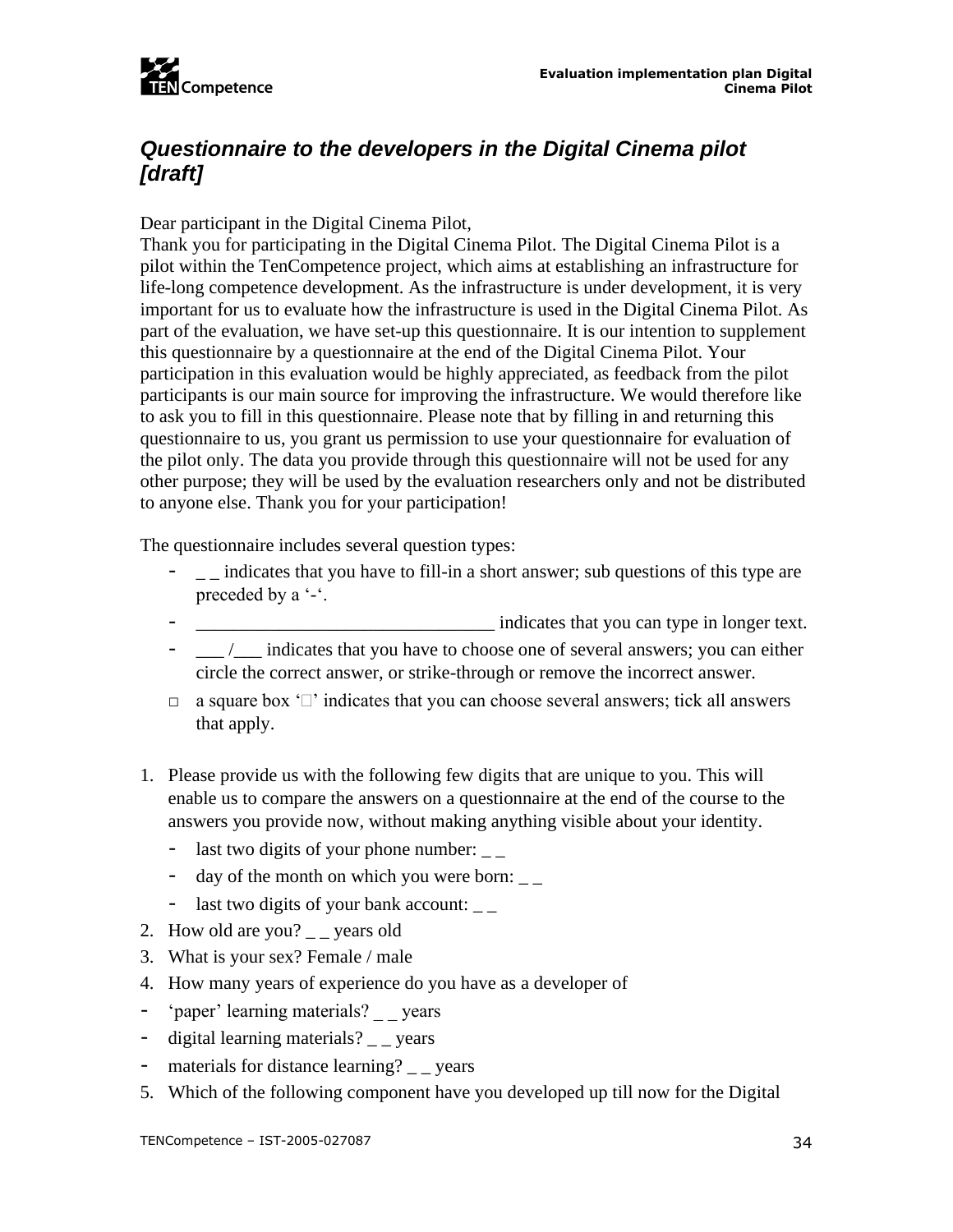

Cinema pilot:

- □ learning resources,
- $\Box$  units of learning,
- □ competence development programmes,
- $\Box$  assessments (including assessments belonging to units of learning)
- 6. In general, developing learning resources, to me was:
- very easy / easy / neutral / difficult / very difficult
- 7. With respect to the development, could you indicate to what extent you encountered the following problems:
- $\Box$  the software was difficult to use [this question for each package used]
- $\Box$  determining the size of learning resources was difficult
- $\Box$  determining the size of units of learning was difficult
- $\Box$  [question on type of media preferred to encapsulate information]
- $\Box$  matching the three components: competences, units of learning and competence development programmes was difficult
- $\Box$  deciding which units of learning would comprise one competence development programme was difficult
- $\Box$  deciding the possible learning paths that learners could follow through a competence development programme was difficult

\_\_\_\_\_\_\_\_\_\_\_\_\_\_\_\_\_\_\_\_\_\_\_\_\_\_\_\_\_\_\_\_\_\_\_\_\_\_\_\_\_\_\_\_\_\_\_\_\_\_\_\_\_\_\_\_\_\_\_\_\_\_\_\_\_\_\_\_\_\_\_\_ \_\_\_\_\_\_\_\_\_\_\_\_\_\_\_\_\_\_\_\_\_\_\_\_\_\_\_\_\_\_\_\_\_\_\_\_\_\_\_\_\_\_\_\_\_\_\_\_\_\_\_\_\_\_\_\_\_\_\_\_\_\_\_\_\_\_\_\_\_\_\_\_

\_\_\_\_\_\_\_\_\_\_\_\_\_\_\_\_\_\_\_\_\_\_\_\_\_\_\_\_\_\_\_\_\_\_\_\_\_\_\_\_\_\_\_\_\_\_\_\_\_\_\_\_\_\_\_\_\_\_\_\_\_\_\_\_\_\_\_\_\_\_\_\_ \_\_\_\_\_\_\_\_\_\_\_\_\_\_\_\_\_\_\_\_\_\_\_\_\_\_\_\_\_\_\_\_\_\_\_\_\_\_\_\_\_\_\_\_\_\_\_\_\_\_\_\_\_\_\_\_\_\_\_\_\_\_\_\_\_\_\_\_\_\_\_\_

- $\Box$  it was difficult to have learning materials ready before the start of the course
- □ applying the IMS LD standards was difficult
- □ other problem, namely \_\_\_\_\_\_\_\_\_\_\_\_\_\_\_\_\_\_\_\_\_\_\_\_\_\_\_\_\_\_\_\_\_\_\_\_\_\_\_\_\_
- □ other problem, namely \_\_\_\_\_\_\_\_\_\_\_\_\_\_\_\_\_\_\_\_\_\_\_\_\_\_\_\_\_\_\_\_\_\_\_\_\_\_\_\_\_
- □ other problem, namely \_\_\_\_\_\_\_\_\_\_\_\_\_\_\_\_\_\_\_\_\_\_\_\_\_\_\_\_\_\_\_\_\_\_\_\_\_\_\_\_\_
- $\Box$  other problem, namely  $\Box$
- 8. Please describe the difficulties that you encountered in your own words: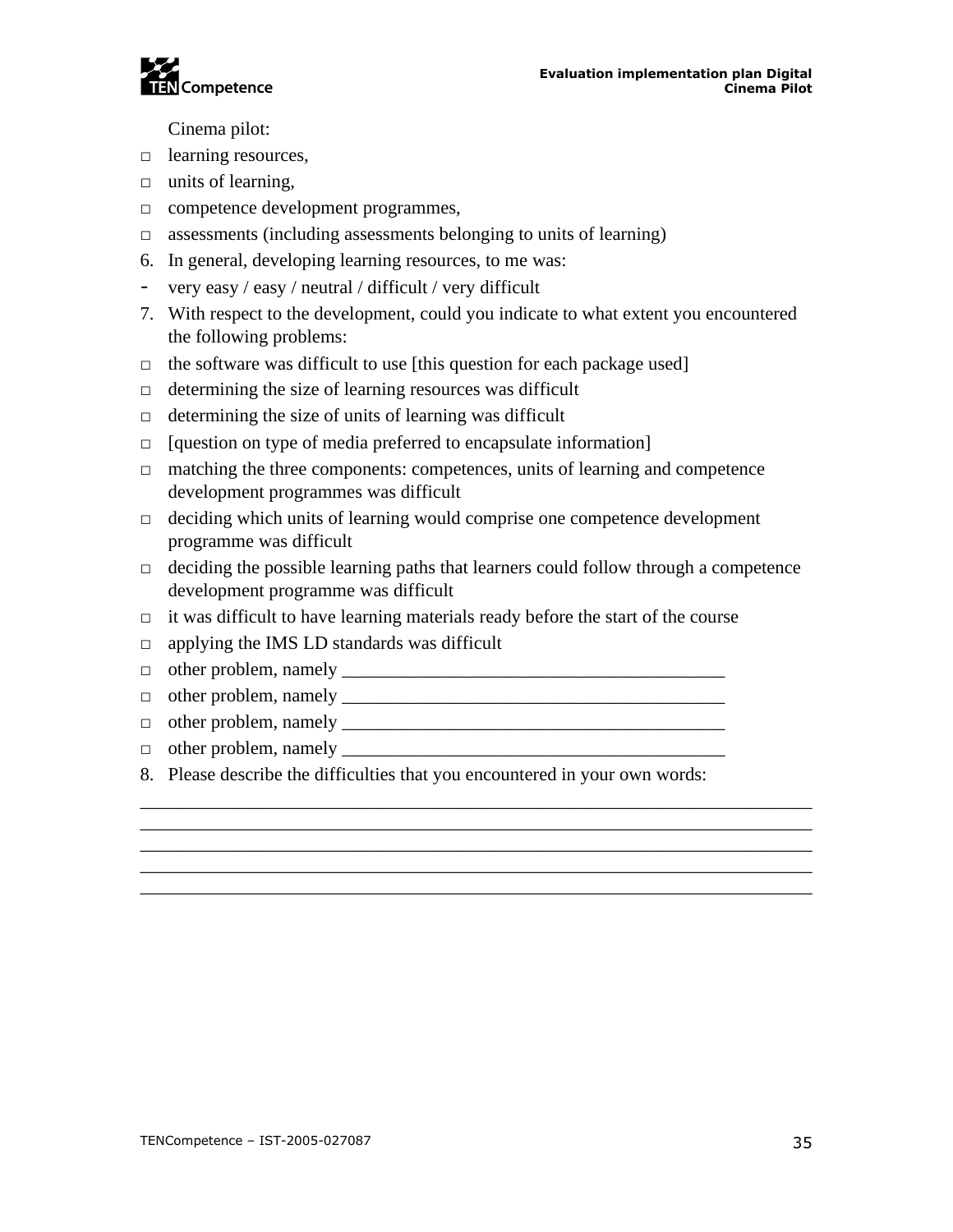

### <span id="page-36-0"></span>*Pre-assessment Example*

### **PRE ENROLL ASSESSMENT**

Submit your answers to the following questions on the Blog. Consult the instructions published there on how to do that privately!

#### **BASIC 3D**

What is a Vertex?

a. Any point on the polygon where two sides (line segments) meet and connect.

b. A graphical representation of a position in space.

c. A two dimensional array.

d. Holds whenever the end positions of two curves or surfaces are coincidental.

Which of the following are mesh types in a 3D application? a. NURMS

b. NURBS c. BLOCKS d. POLYGONS e. a, b & c f. a, b & d

Which material specular level is higher? a. b.



А

в

Choose the corresponding deformation method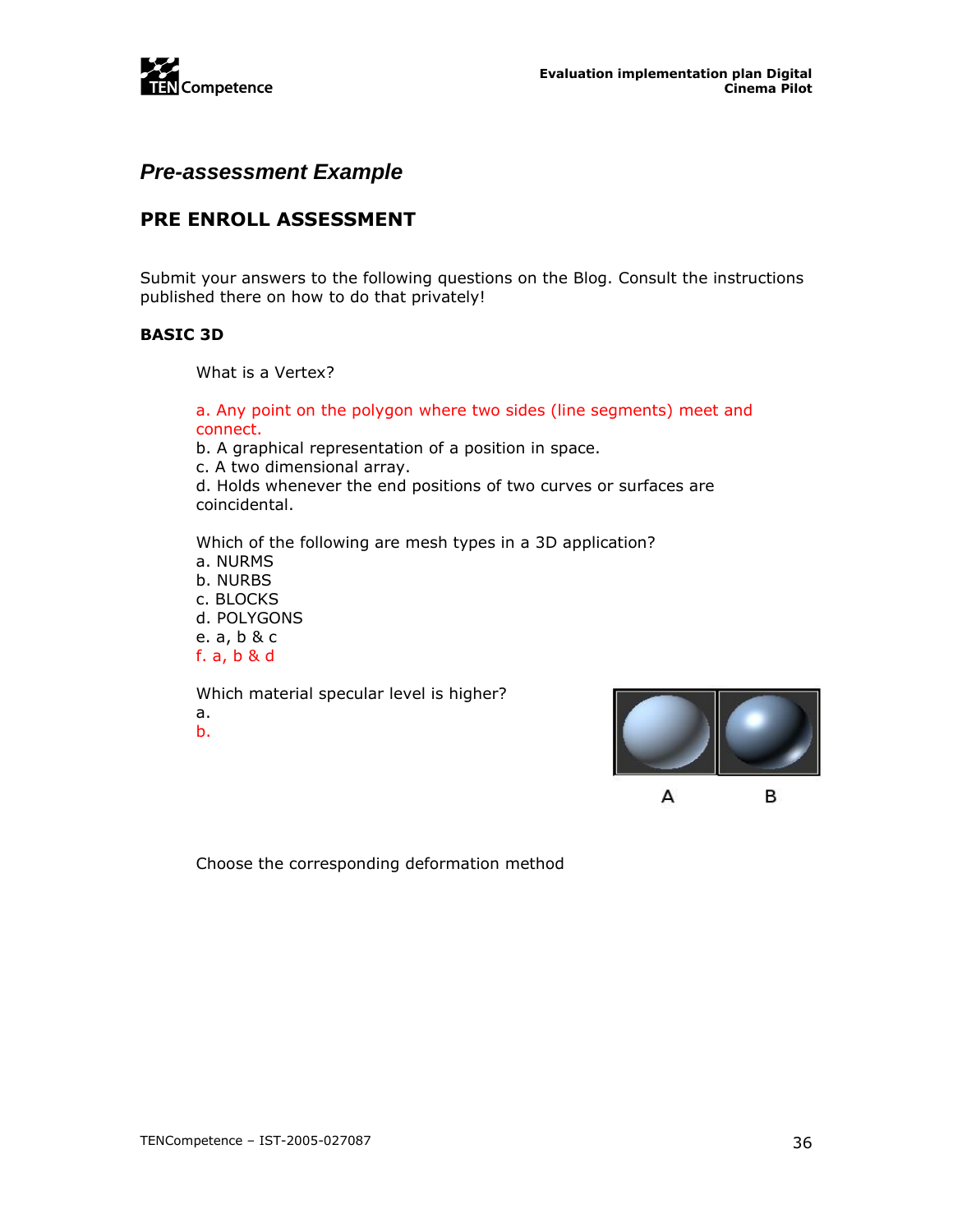





a. Bend ( 1 ) b. Taper (4 ) c. Extrude ( 3 ) d. Bevel ( 2 )

Which key would help you to delete vertex in a mesh while using the Remove Edges option?

- a. SHIFT
- b. CTRL
- c. ALT
- d. ALT Grade

#### **BASIC COMPOSITING**

What is a Nested Composition?

a. When you create a new composition upon selected layers in your main composition.

b. a composition link to a parent layer.

c. a duplicate set of a collection of layers.

d. a & b

Which Properties could you animate in a 2D layer?

- a. X rotation
- b. Position
- c: Orientation
- d. Scale
- e. Opacity
- f. b, d & e
- g. a, c & d
- h. b, c & e